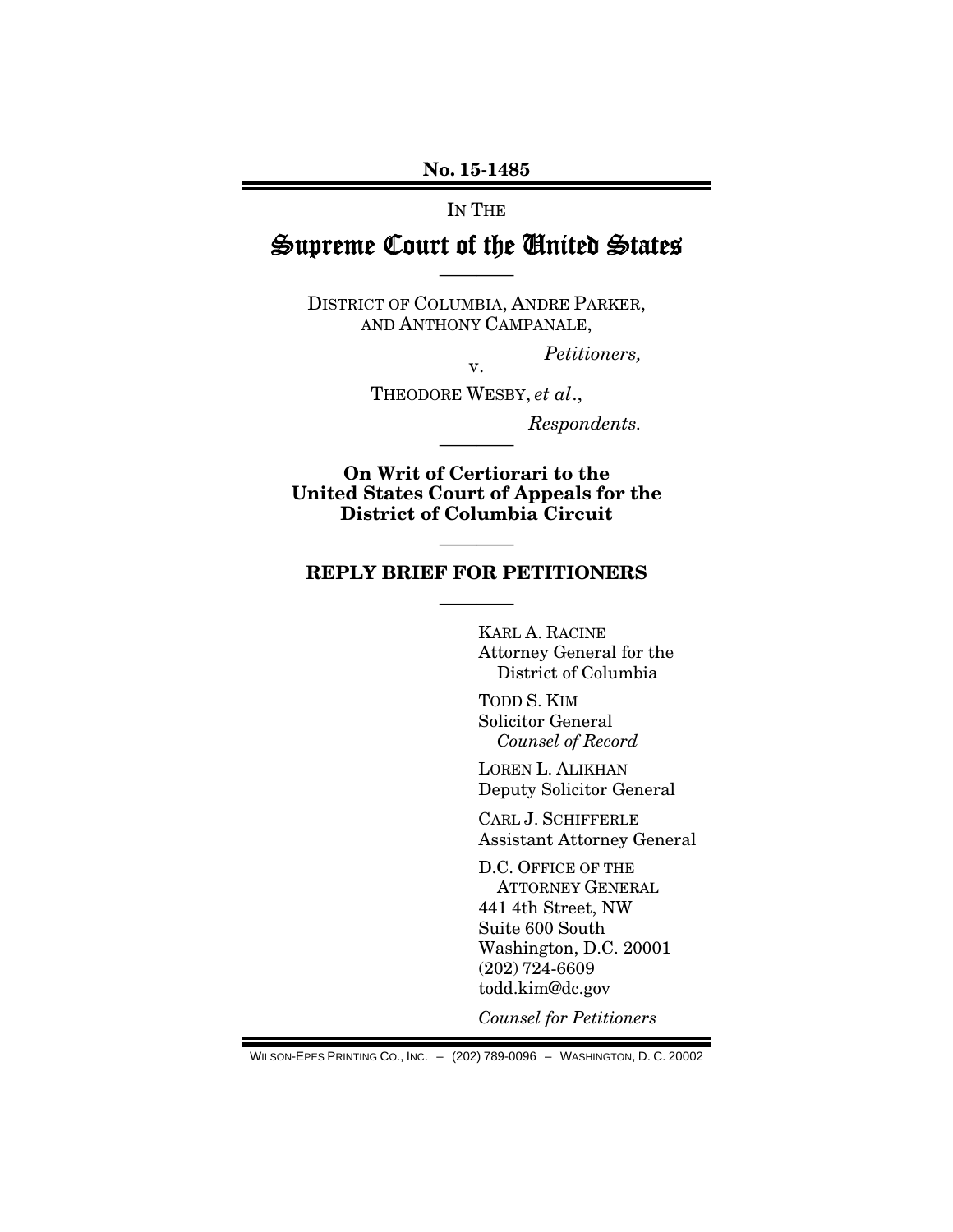# TABLE OF CONTENTS

| о<br>ч<br>L |
|-------------|
|-------------|

|                                                                                                                                                           | $\overline{2}$ |
|-----------------------------------------------------------------------------------------------------------------------------------------------------------|----------------|
| I. Considered From The Perspective Of A<br>Reasonable Officer On The Scene, The<br>Totality Of The Circumstances Provided                                 | $\overline{2}$ |
| A. The officers had a reasonable basis to                                                                                                                 | $\overline{2}$ |
| 1. As the officers knew, the partiers<br>lacked the right to be in the home, had<br>obvious reasons to think so, and acted                                | 3              |
| 2. To a reasonable officer on the scene,<br>the partiers' reliance on "Peaches"<br>and her purported invitation would<br>not undermine probable cause but | 9              |
| B. Like the court of appeals, respondents<br>apply a version of probable cause<br>that is too demanding, inflexible, and                                  | 12             |
| C. It is too late for respondents to dispute                                                                                                              | 15             |
| II. Alternatively, The Officers Are Entitled To                                                                                                           | 19             |
|                                                                                                                                                           | 22             |

i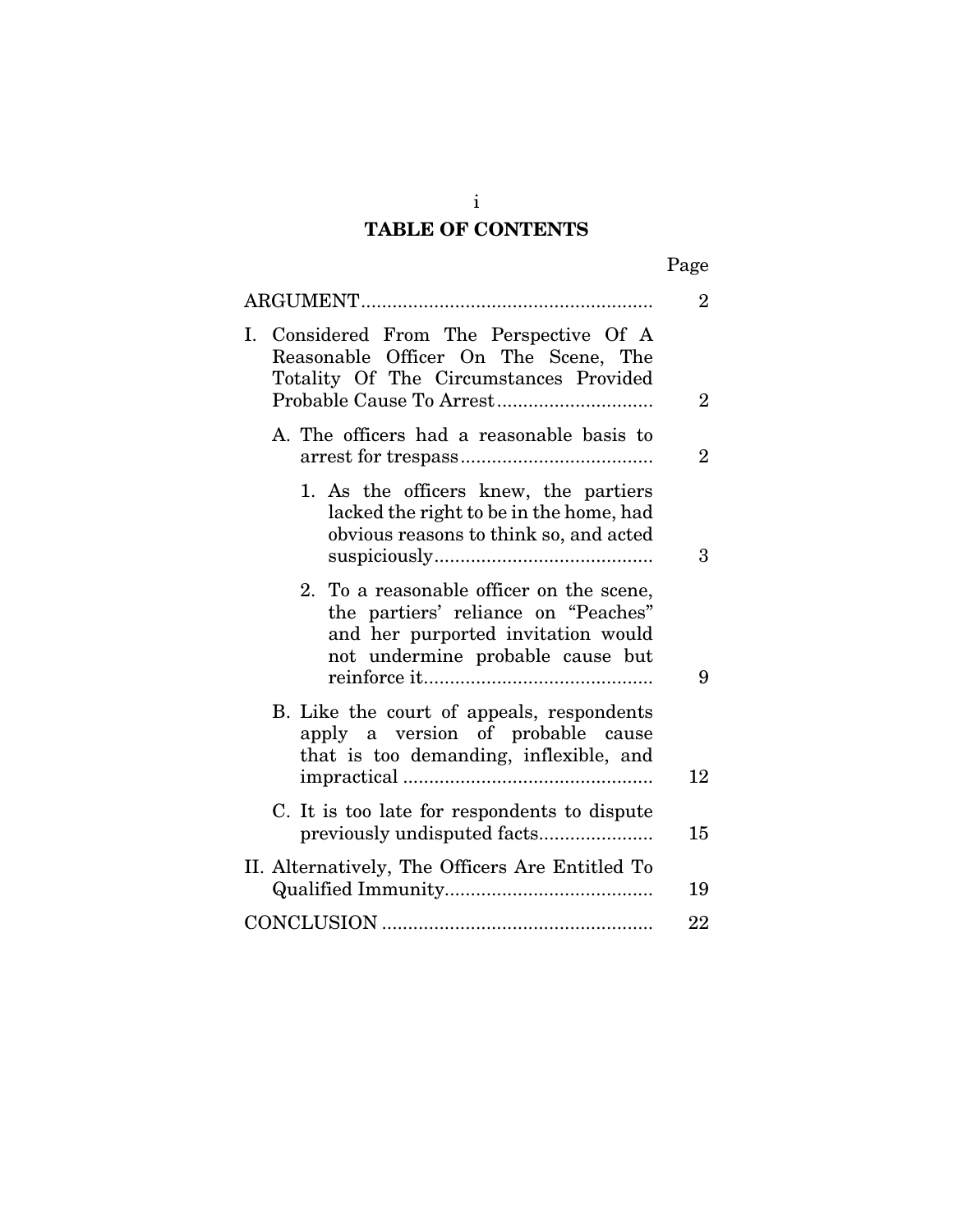# ii TABLE OF AUTHORITIES

| Adams v. Williams,                                          | 1            |
|-------------------------------------------------------------|--------------|
| Carcieri v. Salazar,                                        | 16           |
| Florida v. Harris,                                          | $\mathbf{1}$ |
| Hunter v. Bryant,                                           | 19           |
| Illinois v. Gates,                                          | 1            |
| Illinois v. Wardlow,                                        | $6-7$        |
| Kaley v. United States,                                     | 1            |
| Maryland v. Pringle,<br>540 U.S. 366 (2003) 1, 8, 9, 10, 13 |              |
| McGloin v. United States,                                   | 15           |
| Mullenix v. Luna,                                           |              |
| OBB Personenverkehr AG v. Sachs,                            |              |
| Ohio v. Robinette,                                          | 14           |
| Ortberg v. United States,<br>81 A.3d 303 (D.C. 2013) 14, 15 |              |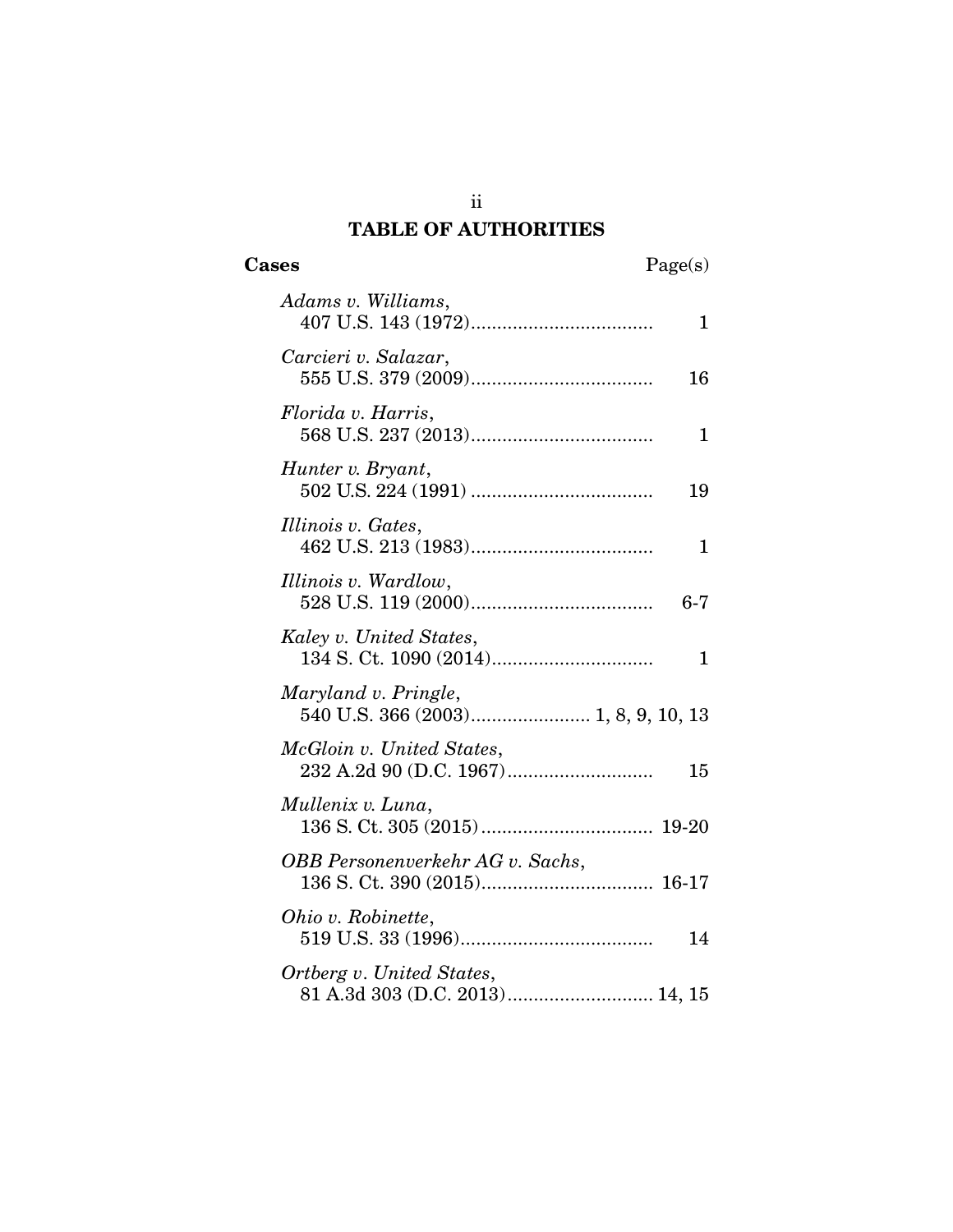# iii TABLE OF AUTHORITIES—Continued

|  | Page(s) |
|--|---------|
|  |         |

| Perez v. Mortg. Bankers Ass'n,                             | 16    |
|------------------------------------------------------------|-------|
| Pernell v. Southall Realty,                                | 14    |
| Peters v. New York,                                        | 7     |
| Saucier v. Katz,                                           | 20    |
| Tillman v. Wash. Metro. Area Transit Auth.,                | $3-4$ |
| United States v. Briggs,<br>720 F.3d 1281 (10th Cir. 2013) | 9     |
| United States v. Santos,                                   | 1     |
| White v. Pauly,                                            |       |
| Wilson v. United States,                                   | 10    |
| Wong Sun v. United States,                                 | 8     |
| Wright v. West,                                            | 10    |
| Ziglar v. Abbasi,                                          | 20    |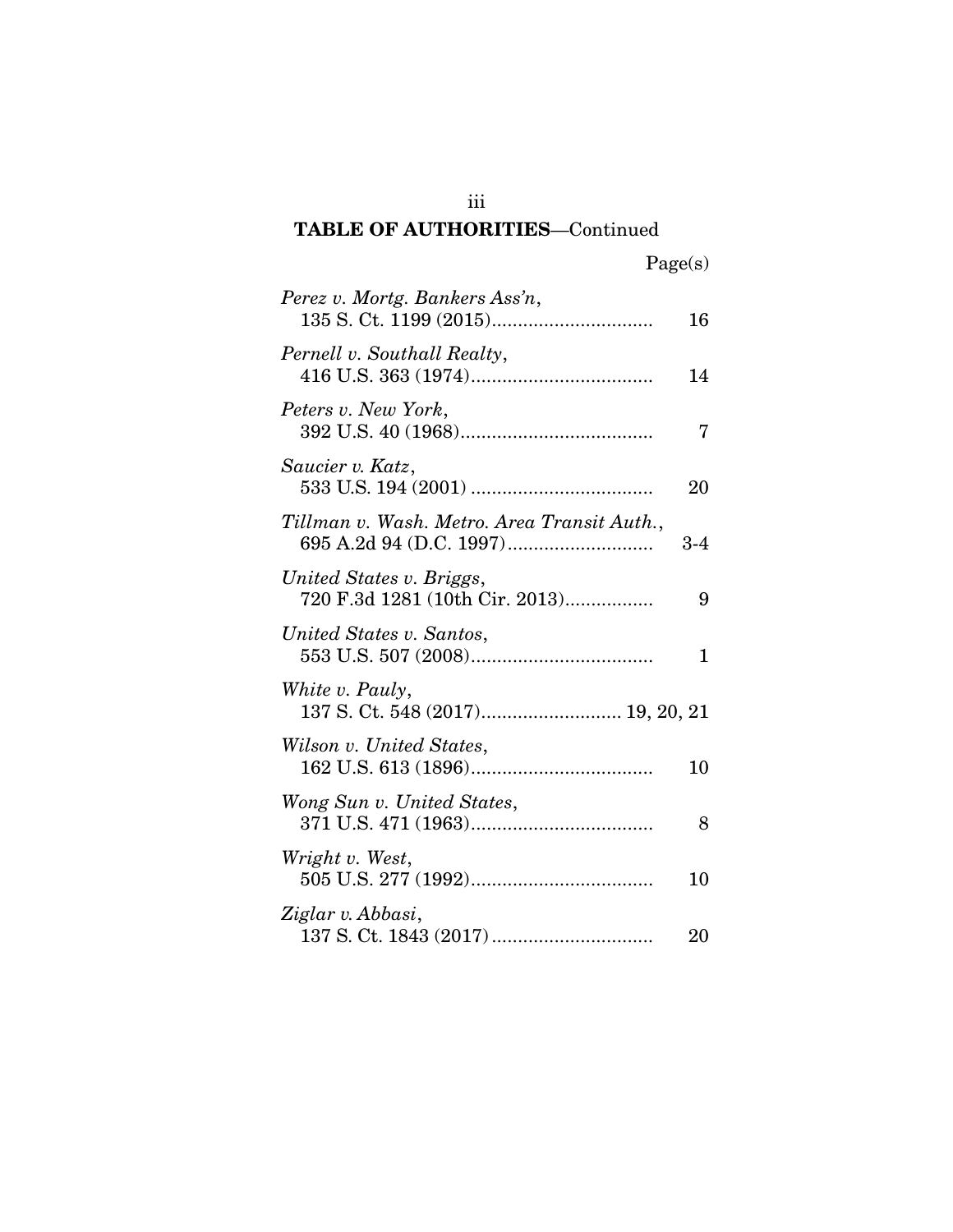| iv                                    |         |  |
|---------------------------------------|---------|--|
| <b>TABLE OF AUTHORITIES-Continued</b> |         |  |
| Constitution                          | Page(s) |  |
|                                       |         |  |
| Statutes                              |         |  |
|                                       | 6       |  |
|                                       | 6       |  |
| Rules                                 |         |  |
|                                       | 14      |  |
|                                       | 16      |  |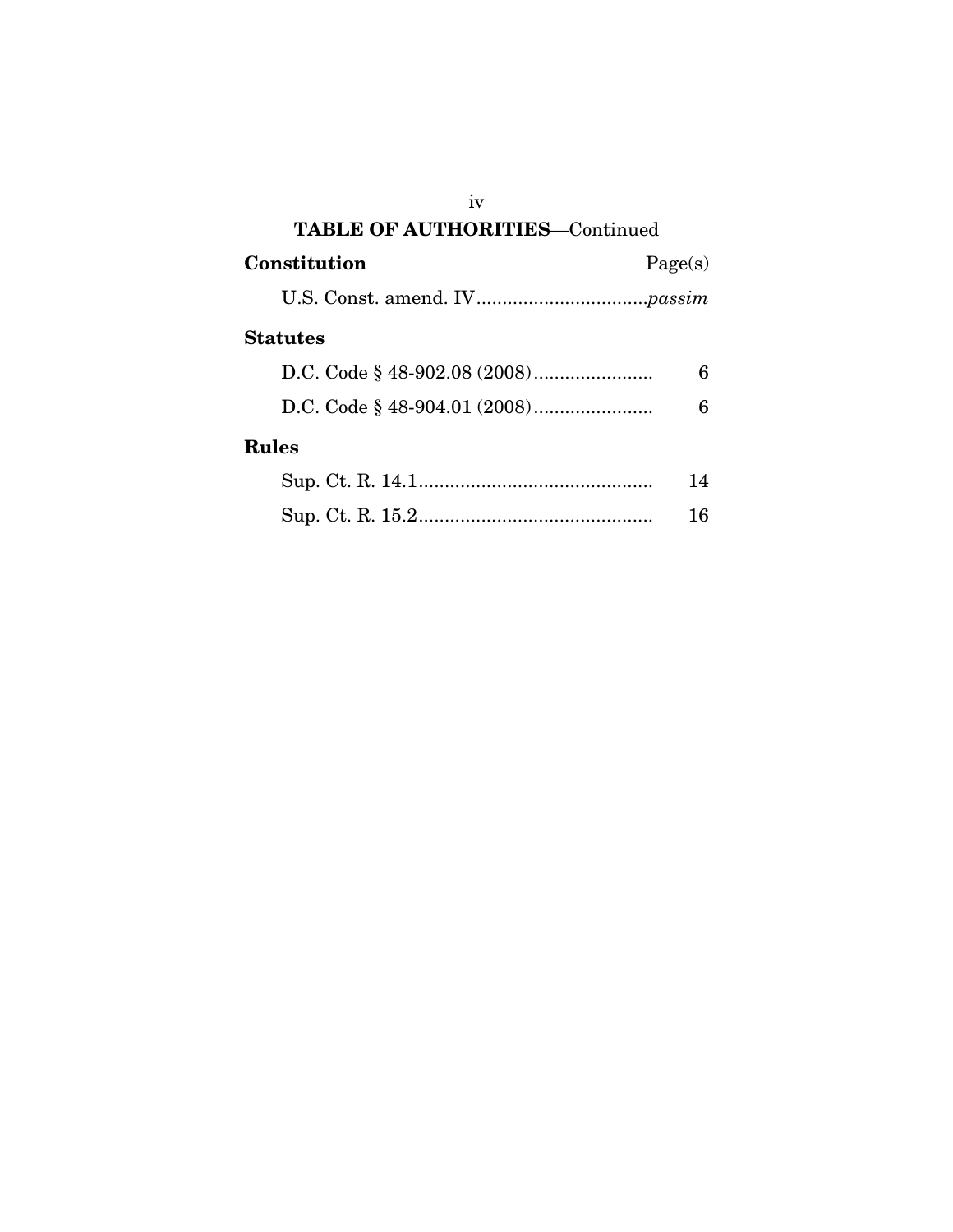#### REPLY BRIEF FOR PETITIONERS

Settled Fourth Amendment principles call for reversal. Officers have probable cause to arrest whenever the totality of the circumstances, objectively viewed from their perspective, shows a fair probability of criminal activity. *Kaley v. United States*, 134 S. Ct. 1090, 1103 (2014); *Maryland v. Pringle*, 540 U.S. 366, 371 (2003). That is "not a high bar." *Kaley*, 134 S. Ct. at 1103. Probable cause is "practical and common-sensical," and looks to how "reasonable and prudent people, not legal technicians," would perceive a potential crime. *Florida v. Harris*, 568 U.S. 237, 244 (2013) (brackets omitted). It requires neither "a prima facie showing" of criminal activity, *Illinois v. Gates*, 462 U.S. 213, 235 (1983), nor "the same type of specific evidence of each element of the offense as would be needed to support a conviction," *Adams v. Williams*, 407 U.S. 143, 149 (1972). And, critically, the evidence may be circumstantial; indeed, it usually must be as to a suspect's state of mind. *United States v. Santos*, 553 U.S. 507, 521 (2008) (plurality op.).

Respondents do not deny that the court of appeals departed from these principles, nor do they defend those departures. While respondents try to reconcile their position with settled law, their attempt simply reveals how much they misapply it. Meanwhile, they cannot salvage an entitlement to trial through a lastditch effort to dispute some facts for the first time in their brief on the merits in this Court. Those disputes plainly come too late. And they are academic in any event, because there was probable cause as a matter of law based just on the facts respondents agree even now are undisputed plus those directly stated, with their prior agreement, in the questions on which this Court granted certiorari.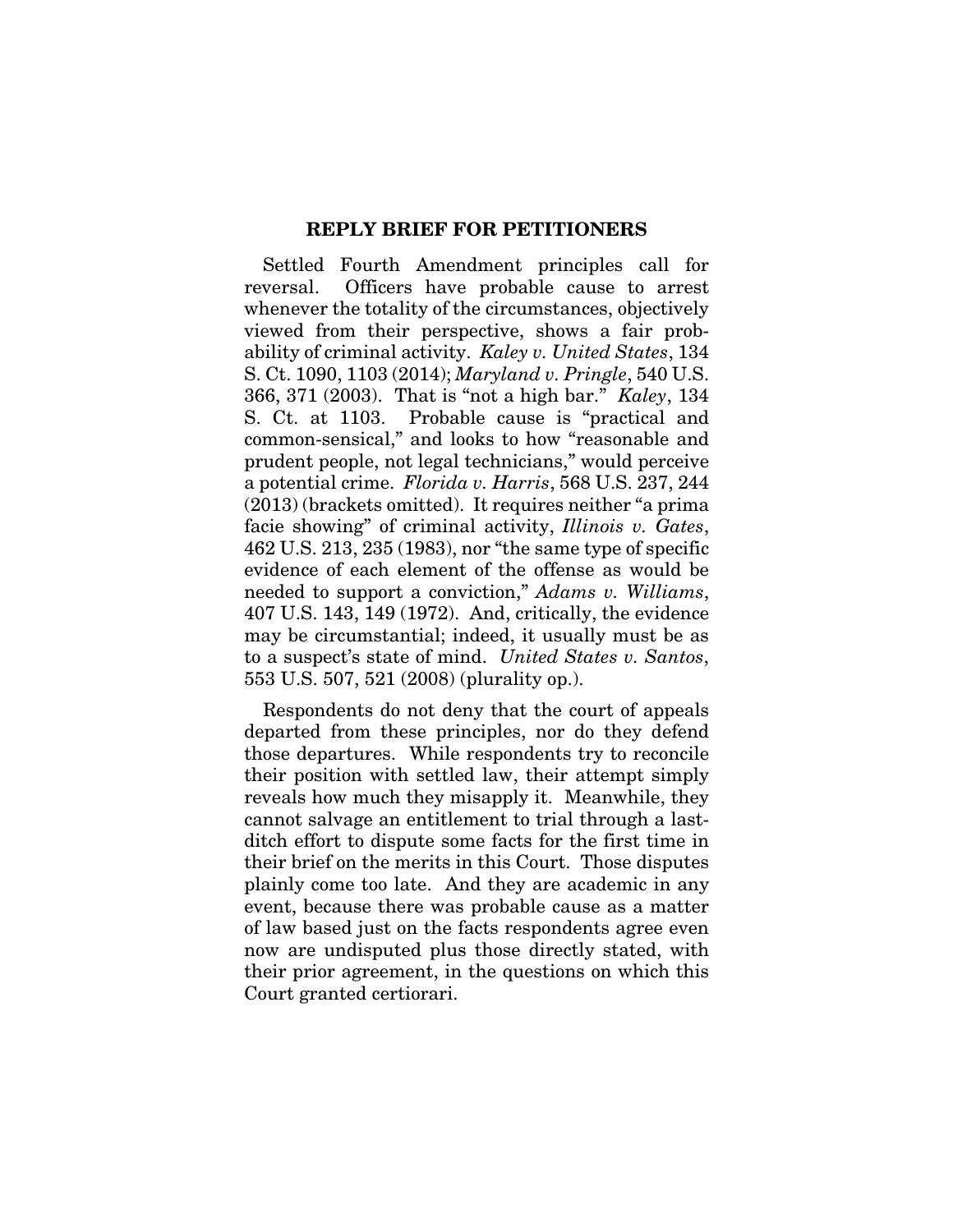The existence of probable cause resolves this case. But if there is any doubt, petitioners are entitled to qualified immunity. Despite respondents' strained arguments for trial, probable cause was at least arguable. The on-scene officers should not be liable for a million-dollar judgment.

#### ARGUMENT

I. Considered From The Perspective Of A Reasonable Officer On The Scene, The Totality Of The Circumstances Provided Probable Cause To Arrest.

## A. The officers had a reasonable basis to arrest for trespass.

After the officers responded to, then investigated, a complaint about a home intrusion, they had ample reason to think that those found inside knew or at least should have known that they had no right to throw their unauthorized, debauched party in this unfurnished, unattended home. This was especially true given the partiers' suspicious behavior after the officers arrived and their reliance on the purported invitation of an absent host known only as "Peaches," who proved evasive and untruthful.

Probable cause to arrest for trespassing is based on the totality of the circumstances, viewed from the common-sense perspective of a reasonable officer on the scene who cannot see into a suspect's mind. Because there was probable cause as a matter of law given the facts properly treated as undisputed (*see infra* at 15-19), this Court should reverse for entry of judgment for petitioners.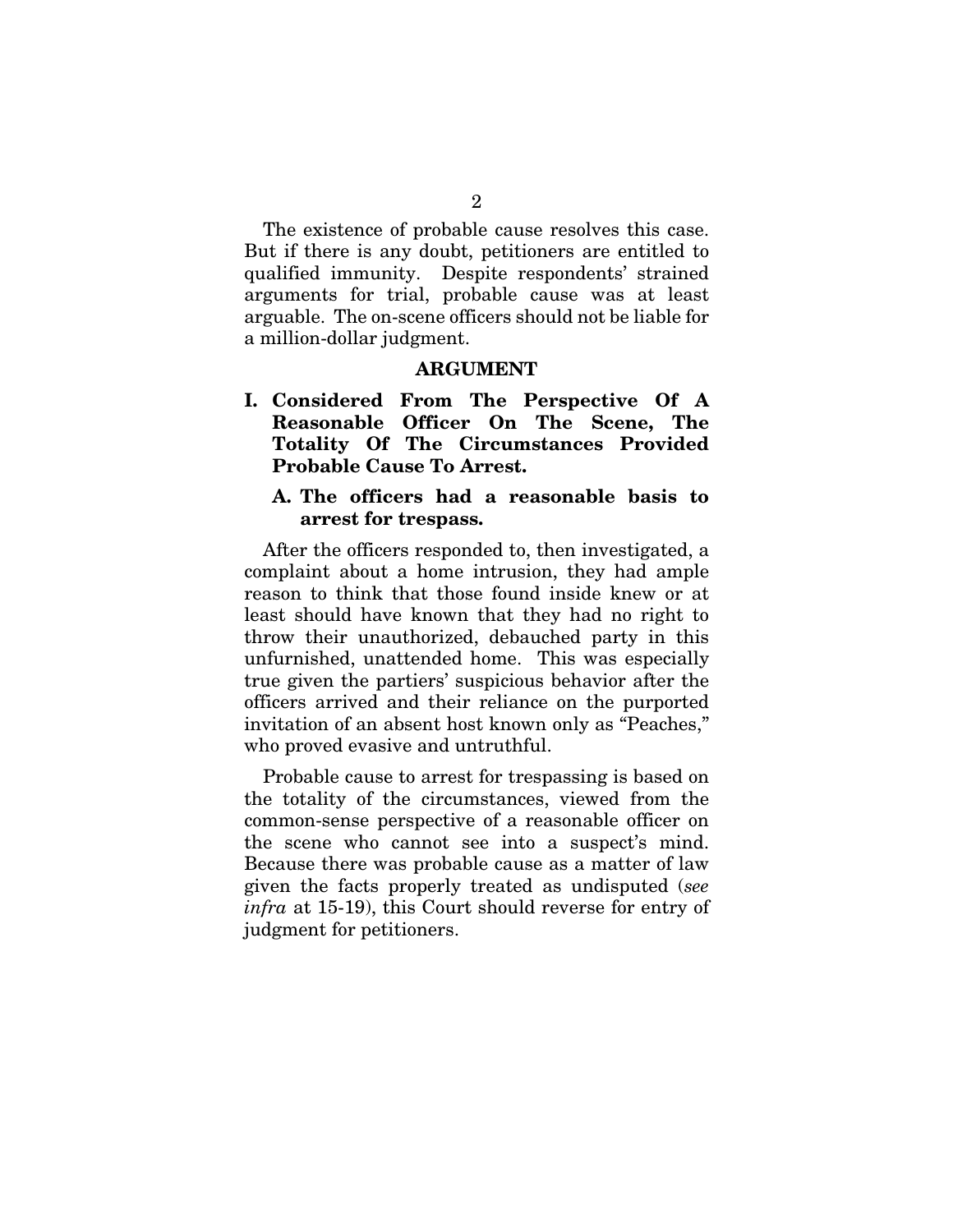# *1. As the officers knew, the partiers lacked the right to be in the home, had obvious reasons to think so, and acted suspiciously.*

a. Beginning with the fact that the partiers entered the home without actual permission, it was reasonable to infer that they either knew or at minimum should have known that they lacked authority to be there. In many situations, police officers assessing probable cause—and even juries considering reasonable doubt—may infer a culpable state of mind from the act itself. (Pet. Br. 17-18.) This case is no exception, since it is undisputedly rare that someone would enter a private home while reasonably unaware he actually lacks permission. (*Compare* Pet. Br. 17- 18, *with, e.g.*, Resp. Br. 34-35 (discussing party invitations made *with* authority to invite).) A prudent, experienced officer could believe the straightforward explanation: respondents were trespassing, knowingly or at least negligently.

Of course, officers will usually have facts beyond that of unauthorized presence in a home, and so an inference of *mens rea* from *actus reus* might not always be reasonable. Respondents argue, for instance, that an apparent trespasser might lack criminal capacity due to age or insanity. (Resp. Br. 48.) But there was no claim of incapacity here, or anything else that would make the inference unreasonable. To the contrary, the surrounding circumstances heavily strengthened the inference. (*See infra* at 5-11.) As the District of Columbia Court of Appeals recognized in discussing another trespass statute, "it would be an unusual case" where the unlawful act was undoubtedly proven but the requisite *mens rea* so clearly lacking that police could not even arrest.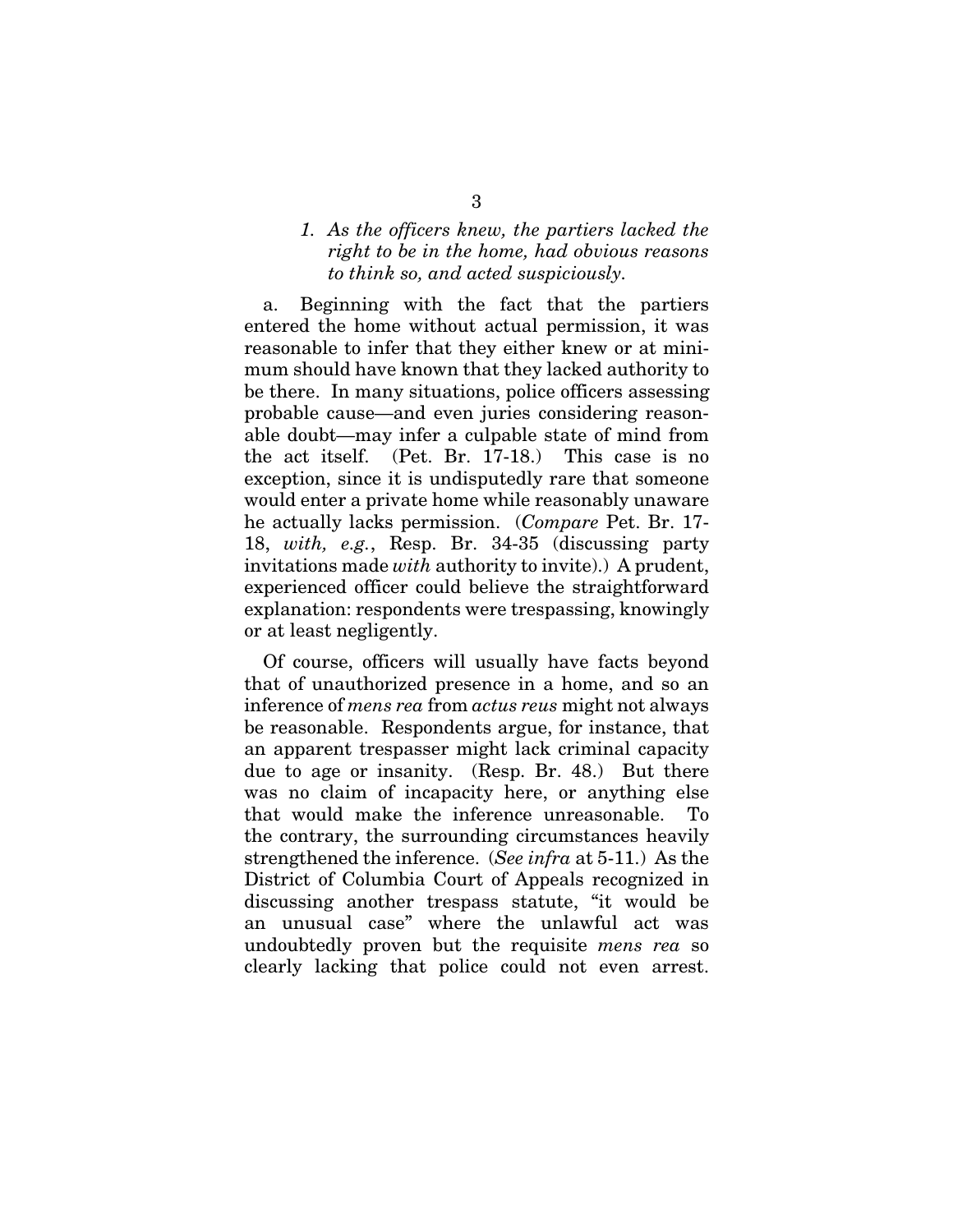# *Tillman v. Wash. Metro. Area Transit Auth.*, 695 A.2d 94, 96 (D.C. 1997).1

Respondents also argue that inferring *mens rea* from the act of trespassing is "more inappropriate in a landlord-tenant context." (Resp. Br. 48.) This argument might bear weight if this were such a situation. But the officers knew from Mr. Hughes, the homeowner, that there was no lease, that "Peaches" the party's purported host—was not a tenant, and that *no one* was authorized to be inside the home. (Pet. Br. 4-5.) Whatever inferences might be drawn when a hypothetical tenant overstays her lease (Resp. Br. 48, 57), that was not what the officers encountered here. Similarly, though respondents assert that the house was "secured with a lock and key" (Resp. Br. 38), the evidence is just that one of the partiers had seen "Peaches" with keys—not that the officers knew as much (J.A. 41).

Moreover, the mere possibility of an innocent explanation for an act that would otherwise be criminal does not preclude police officers from inferring culpability from the *actus reus* for purposes of probable cause. While a prosecutor might ultimately decline to bring charges, or a jury might find reasonable doubt, this case is about whether an officer may arrest in the first instance. The officer, assessing the totality of the

<sup>1</sup> Contrary to respondents' claim, petitioners do not argue that probable cause categorically exists "*whenever* someone enters a private home without the permission of the owner." (Resp. Br. 47-48.) Similarly, despite respondents' claim (Resp. Br. 10-11), the parties agree that, for probable cause, an officer must have at least "some evidence" on each element of an offense (Resp. Br. 15 n.3). The proper approach, though, is not that of a lawyer, but of a reasonable officer viewing the totality of the circumstances. (Pet. Br. 35-36.)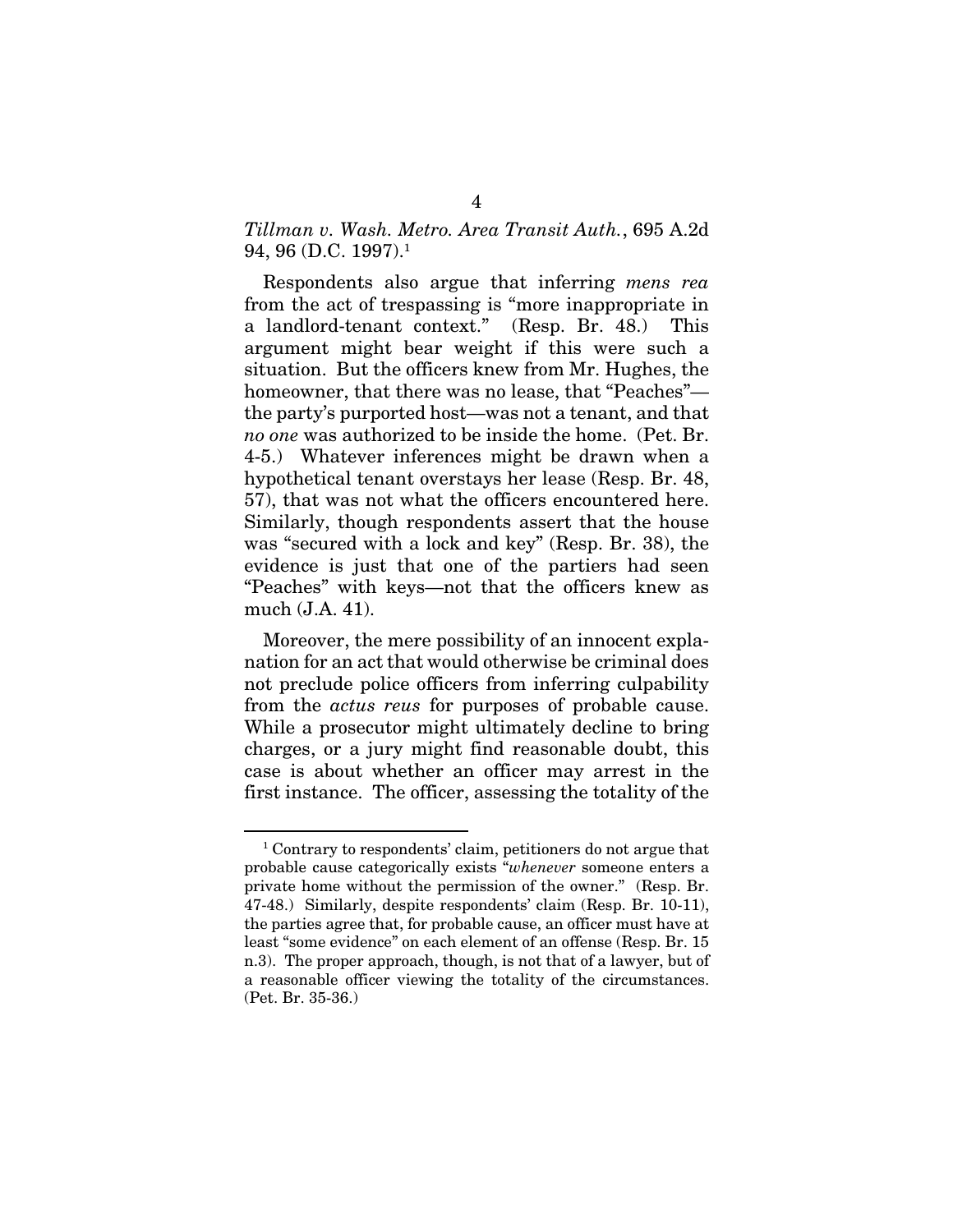circumstances in real time, does not have to conclusively rule out the possibility of innocent behavior before arresting.

b. Of course, there was much more to support an inference of respondents' culpability here. Responding to neighbors' complaints, officers found a large party, late at night, in a vacant home with naked and scantily clad women, evidence of illegal drug use and prostitution, and no owner or tenant present. (Pet. Br. 2-4.) Nothing at all suspicious, respondents insist. In reality, these were clear indicators to the partiers that their presence was unauthorized, or so a reasonable officer might conclude.

First, it reasonably appeared that no one was living in the home. Respondents do not deny that the only pieces of furniture were some folding chairs downstairs and a mattress on the floor upstairs. (Resp. Br. 37.) Even if the windows had shades, candles were lit, and some utilities were working (Resp. Br. 37), the home was basically unfurnished. And respondents do not dispute that the house was in disarray, with cups littering the floor and open and used condoms lying around. (Pet. Br. 3; J.A. 165; C.A. App. 87.) The home's appearance thus strongly indicated that the only actual use of the house was for the party, not habitation. The natural conclusion, or at minimum a reasonable one, was that the partiers were taking advantage of the fact that the home was vacant and thus unguarded against their late-night entry. (Pet. Br. 19; U.S. Br. 16.)

Notably, respondents largely abandon the court of appeals' explanation for the home's condition: that the home had a new tenant who had not yet moved in but chose to throw, then leave, a party for people who did not know her name. (Pet. App. 16a-17a.) Respondents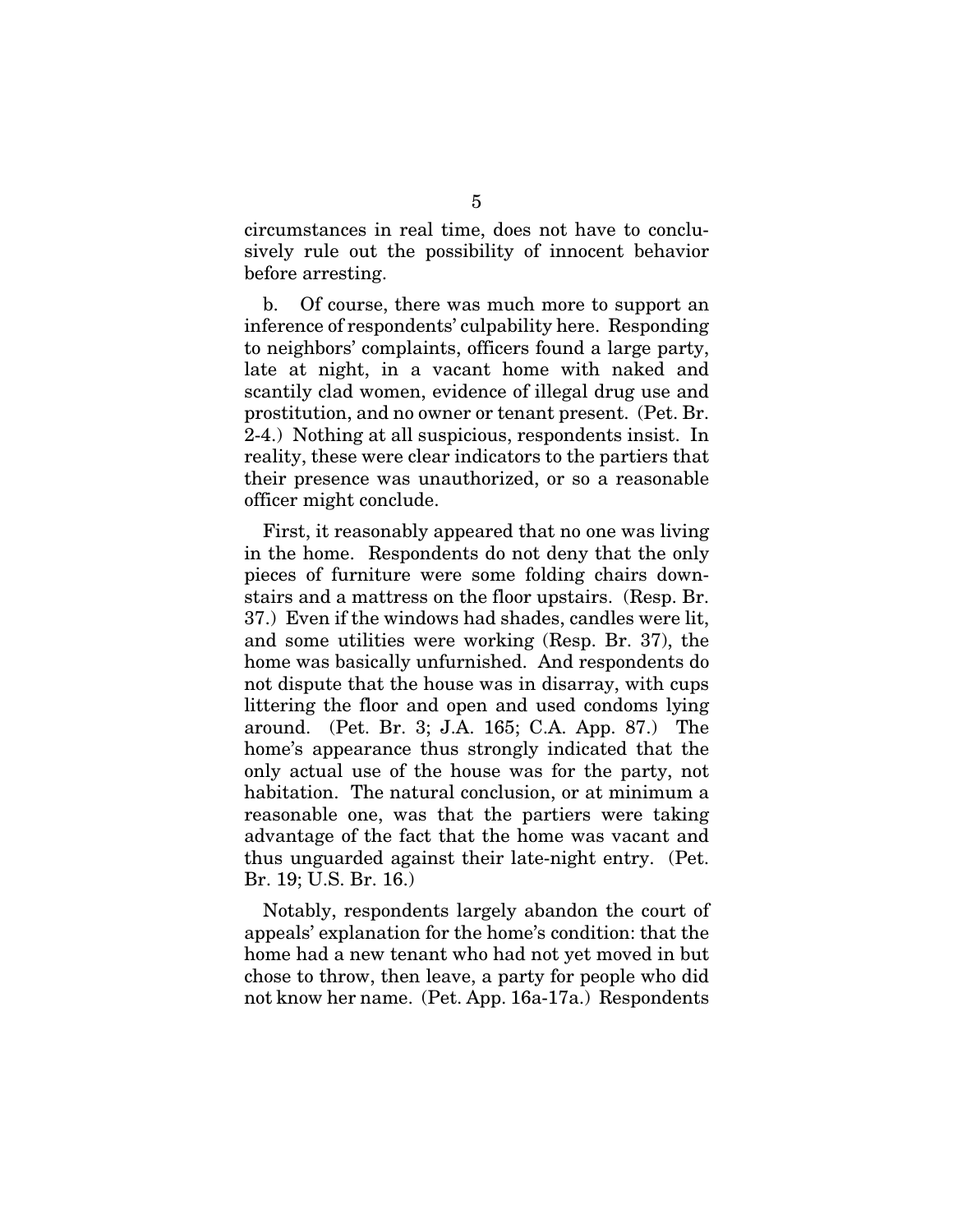now suggest that perhaps the tenant could not afford furnishings. (Resp. Br. 38-39.) The officers were not required, on the scene, to anticipate and accept this alternative explanation either. While such an instance might conceivably occur, it still remained a reasonable inference that this house was uninhabited, and obviously so.

Second, the evidence of illegal drug use and prostitution was another sign to the partiers that the person lawfully in charge of the home did not authorize their presence. Respondents admit the party was "licentious" (Resp. Br. 3), and the officers had evidence of the conspicuous exchange of money for sexual acts (Pet. Br. 3). While respondents argue that marijuana is commonly used today (Resp. Br. 53), its possession was unquestionably criminal under District law at the time, *see* D.C. Code §§ 48-902.08(a)(6), 48-904.01(d) (2008). Common sense indicates that a typical homeowner or renter would not permit strangers to engage in illegal activities in his or her home for many reasons, including legal risks of a nuisance or eviction proceeding. (Pet. Br. 20-21; U.S. Br. 16.)

Contrary to respondents' arguments, an experienced officer could reasonably perceive that illegal drug use and prostitution are directly connected with unlawful presence in a vacant home. These are activities that would lead to arrest if done in public and thus need to be concealed by those wishing to engage in them. (Pet. Br. 19-20.) A vacant home provides a prime location to engage in such behavior without detection. Although this proposition *is* supported by empirical study (Pet. Br. 19), respondents are wrong to suggest that empirical evidence is even necessary (Resp. Br. 53). *See Illinois v. Wardlow*, 528 U.S. 119, 124-25 (2000) (disclaiming any need for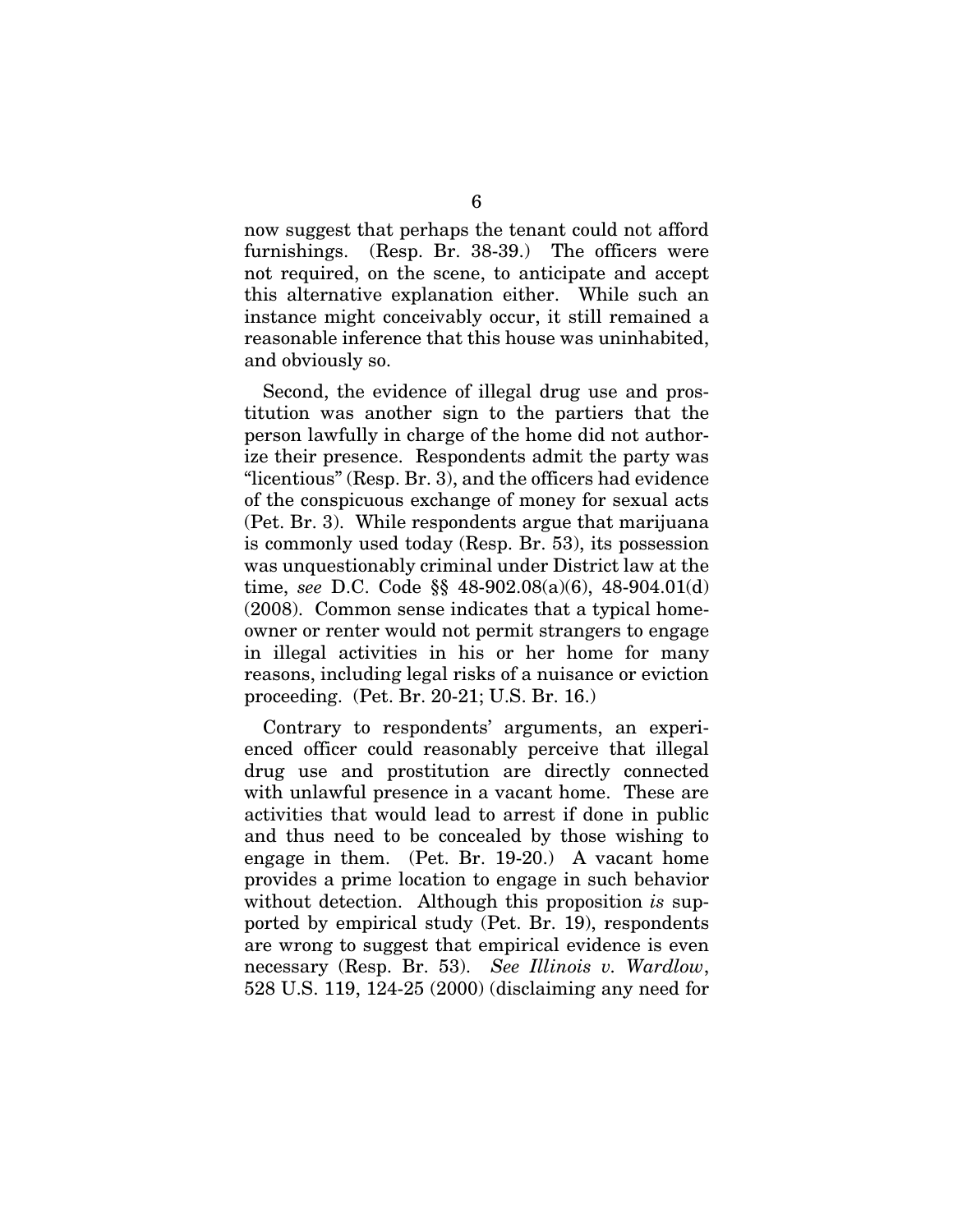"empirical studies" and "scientific certainty" in drawing inferences from suspicious behavior).

Third, the absence of any owner or tenant—or even the party's alleged host—was itself highly suspicious. Respondents protest that "Peaches," whom some partiers identified as the host, told police that she had just gone to the store. (Resp. Br. 36.) Perhaps. But at that time of night—around 2:00 a.m.—an officer could find that explanation far-fetched and think it likelier that she had simply gone to her actual home for the night. Moreover, regardless of any explanation given for her absence, it was reasonable to believe that the lack of any purported owner or tenant at the party provided the partiers some notice that they did not have actual authority to be there, especially given the nature of this party.

In any event, respondents' attempt to explain away these facts as unsuspicious and unremarkable does not *obviously* succeed, to say the least. While respondents claim that this was "a typical, if licentious, house party in a low-income neighborhood" (Resp. Br. 40), the neighbors who complained to police about the disruption to their community and "illegal activities" (J.A. 112) presumably disagreed. And a reasonable officer might fairly conclude that the home's condition and the conduct of the partiers amply supported the inference that they knew or should have known that they did not have valid permission to be there.

c. The partiers' interaction with the police provided still more evidence of culpability. Respondents minimize the fact that they scattered and hid when police entered (Resp. Br. 51-52), but attempted flight from police plainly supports probable cause. *Peters v. New York*, 392 U.S. 40, 66-67 (1968). Moreover, petitioners are not relying on flight "standing alone"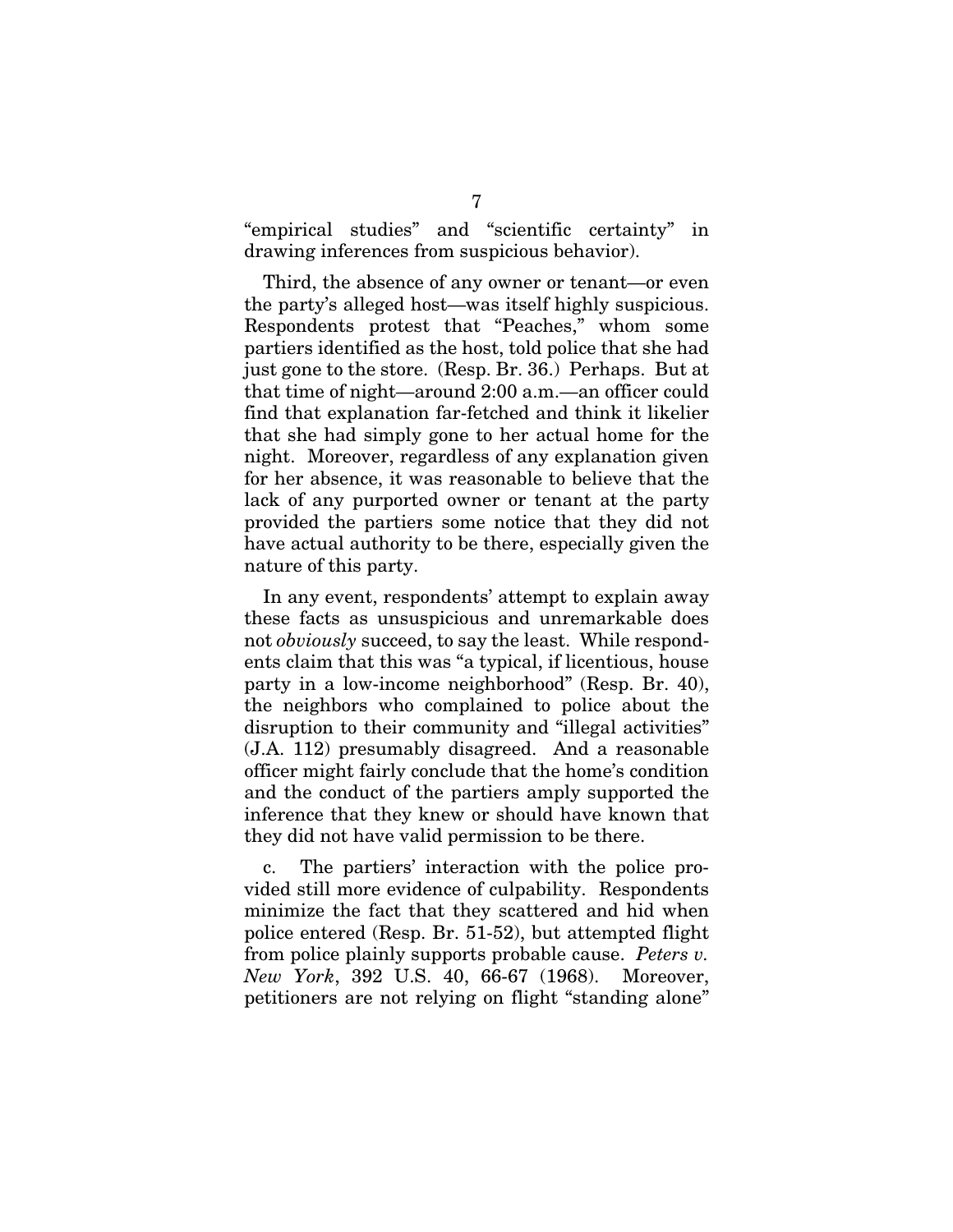with no information "relating the suspect to the evidence of crime." (Resp. Br. 51.) There was not only the completed *actus reus*—the partiers entered the home without the owner's permission—but also the other incriminating circumstances surrounding the entry. It is respondents who wish to consider the fact of flight "standing alone," in isolation from the other circumstances known to the officers. This Court has consistently rejected such a divide-and-conquer approach. *See, e.g.*, *Pringle*, 540 U.S. at 372 n.2.

Despite respondents' alternative explanations (Resp. Br. 51-52), the partiers' flight was evidence of a culpable mental state. Respondents do not claim that they failed to recognize that uniformed officers were at the door. *Cf. Wong Sun v. United States*, 371 U.S. 471, 482-83 (1963). Nor did the officers' actions here give innocent persons reason to flee in fear, as respondents argue. (Resp. Br. 52.) The officers knocked on the door; they did not batter it down or force it open. (J.A. 92-93.) There is no suggestion that they said anything particularly threatening or alarming. The officers did not enter the home in "droves" (Resp. Br. 52), and they were quite outnumbered by the (at least) 21 partiers (J.A. 133, 155; Pet. App. 47a-48a). Moreover, one partier fled on the officers' mere approach, before they could have even done anything alarming to innocent persons. (J.A. 112.)

While respondents suggest that maybe not every partier fled (Resp. Br. 52), that does not negate the evidence of flight or the inferences a reasonable officer could draw from it. (U.S. Br. 16-17.) Because the partiers were closely associated together in a common activity in a private home, it would be reasonable to think that they would have had similar information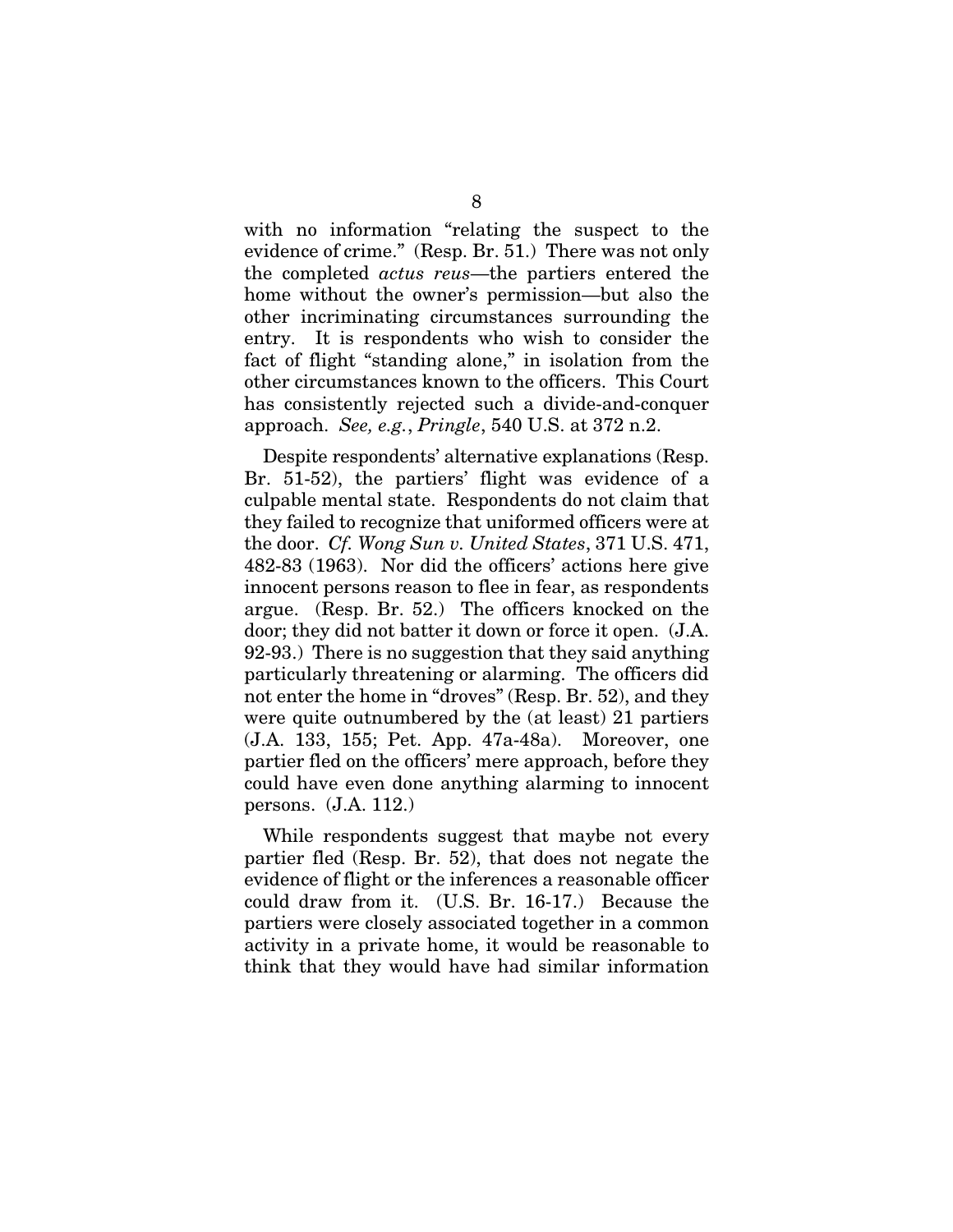about the illegitimacy of any received invitation. The flight of some would thus support probable cause for all. *See Pringle*, 540 U.S. at 372-73; *United States v. Briggs*, 720 F.3d 1281, 1290-92 (10th Cir. 2013).

Adding to the suspicion was the partiers' difficulty explaining who had permission to invite them into the home. (Pet. Br. 4; U.S. Br. 17-18.) Even if invitees sometimes bring additional guests (Resp. Br. 35), the partiers here still should have been able to state, or state consistently, who had given them permission to be there. Those who are invited to join a party typically know—or at minimum *should* know—who purports to have a right to invite them into the house. A prudent officer could believe that the partiers were attempting to obfuscate the investigation, or that they revealed a glaring disregard for how they could legitimately be in someone else's home. Either way, an officer would have good reason to believe that they knew or should have known they lacked authority to be there.

> *2. To a reasonable officer on the scene, the partiers' reliance on "Peaches" and her purported invitation would not undermine probable cause but reinforce it.*

a. The partiers' reliance on "Peaches" provided affirmative evidence of culpable *mens rea*. Because the partiers and "Peaches" had a common enterprise in together using the home for the party, her knowledge that they all lacked the owner's permission may be imputed to the partiers. (Pet. Br. 23-24.) To distinguish *Pringle* on this point, respondents argue that they were not similarly situated to "Peaches" because she was the party's host. (Resp. Br. 55.) But this Court in *Pringle* rejected a similar distinction among car occupants; it upheld probable cause to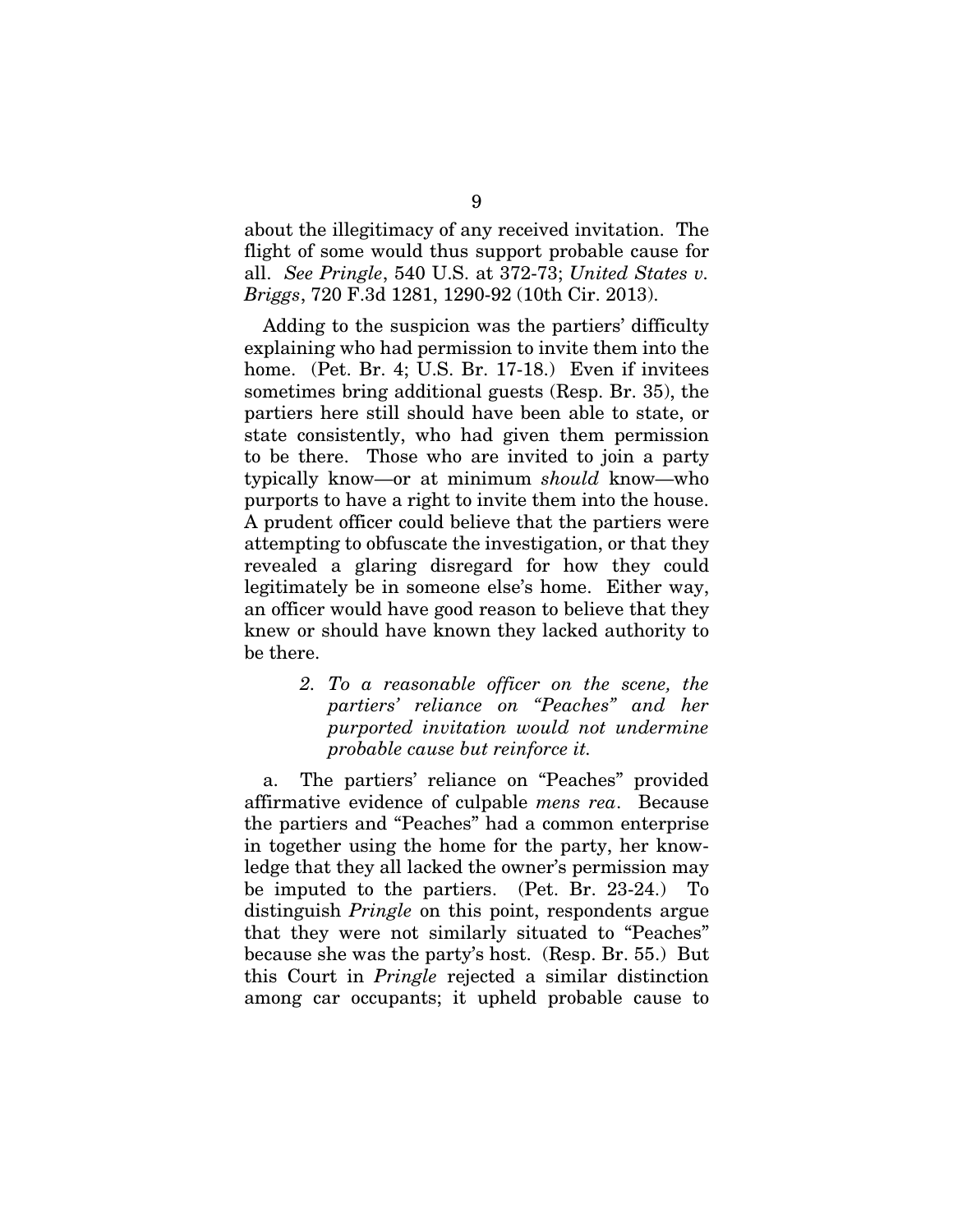arrest someone who was not the driver, the car owner, or the passenger in the backseat where the drugs were located. 540 U.S. at 368. The fact that "Peaches" eventually admitted knowing that the entry was unauthorized did not dispel her common enterprise with the partiers or the likelihood that such knowledge had been shared among them. (Resp. Br. 55.) Indeed, respondents do not question the many common-sense reasons why such knowledge would have been shared to further their enterprise. (Pet. Br. 23.)<sup>2</sup>

Respondents also argue that their claim of legitimate invitation from "Peaches," even if discredited, cannot be "affirmative proof of their guilty state of mind." (Resp. Br. 32-33, 54.) But surely it can. Respondents are incorrect that the officers would have to "disregard" how suspicious "Peaches" was "in the probable cause analysis," as if the partiers had never relied on her. (Resp. Br. 33.) Both the totality-of-thecircumstances test and other well-established law provide that false exculpatory statements can be "affirmative evidence of guilt." *Wright v. West*, 505 U.S. 277, 296 (1992) (plurality op.); *accord Wilson v. United States*, 162 U.S. 613, 620-21 (1896).

Since the partiers had used "Peaches" to justify their presence, her evasive and untruthful behavior when questioned about it gave the officers reason to believe that she and the partiers had together fabricated an exculpatory story. At the least, her

<sup>2</sup> Despite respondents' allusion to forfeiture (Resp. Br. 54), petitioners maintained below that the behavior of "Peaches" was evidence of respondents' culpability. (*E.g*., C.A. Appellants' Br. 29-30.) The issue is properly before this Court in any event because the court of appeals relied upon the supposed invitation from "Peaches" even though she admitted she lacked authority to extend it. (Pet. App. 11a-12a.)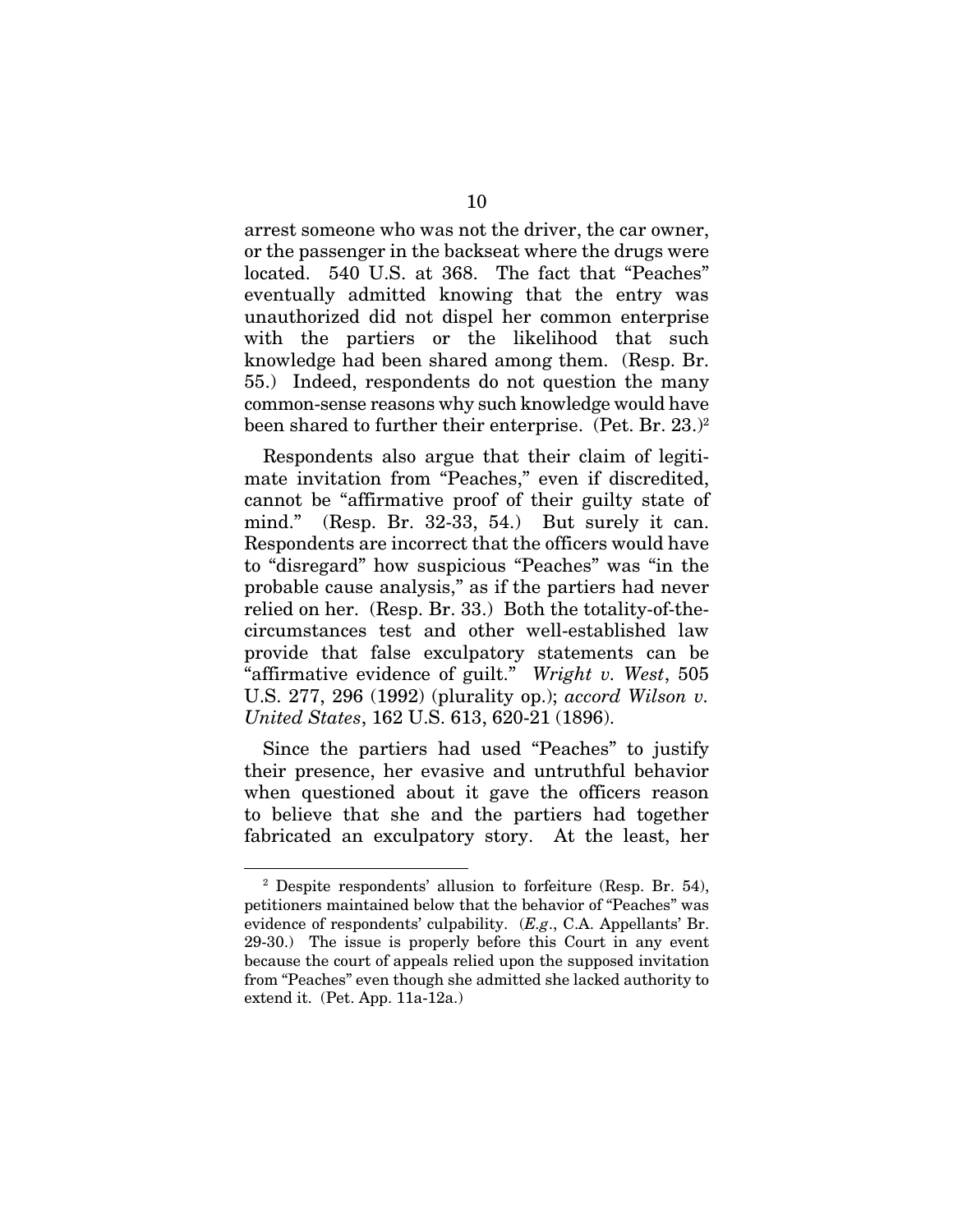manifest unreliability suggested that the partiers already knew or should have known that her authority to extend the invitation was suspect. These are the types of reasonable credibility judgments that officers may make in assessing *mens rea* on the scene of an apparent crime.

b. Even if the partiers' reliance on "Peaches" was not affirmative evidence of guilt, a reasonable officer did not have to accept it as conclusive evidence of innocence. Although respondents argue that "Peaches" corroborated the purported invitation (Resp. Br. 30- 31), she was evasive, repeatedly hung up the phone, and refused to come to the house because she said she would be arrested. (Pet. Br. 4.) She also blatantly lied to police and had trespassed herself. (Pet. Br. 4.) Respondents do not address the fact that she had amply demonstrated her lack of credibility. (Pet. Br. 24-25; U.S. Br. 19.) Nor do they address her lack of accountability, given that police did not have her real name and she would not make herself available in person. (Pet. Br. 24-25.) A reasonable officer could therefore consider respondents' story, at minimum, uncorroborated.

That leaves respondents' untenable argument that their explanation for being in the home was "unrebutted." (Resp. Br. 30.) Respondents argue that "[t]here was no evidence suggesting" that the statements of some that "Peaches" had invited them might have been untrue. (Resp. Br. 30.) This argument simply ignores all of the previously discussed evidence gathered during the investigation, all of which controverts their innocent explanation. Just as a juror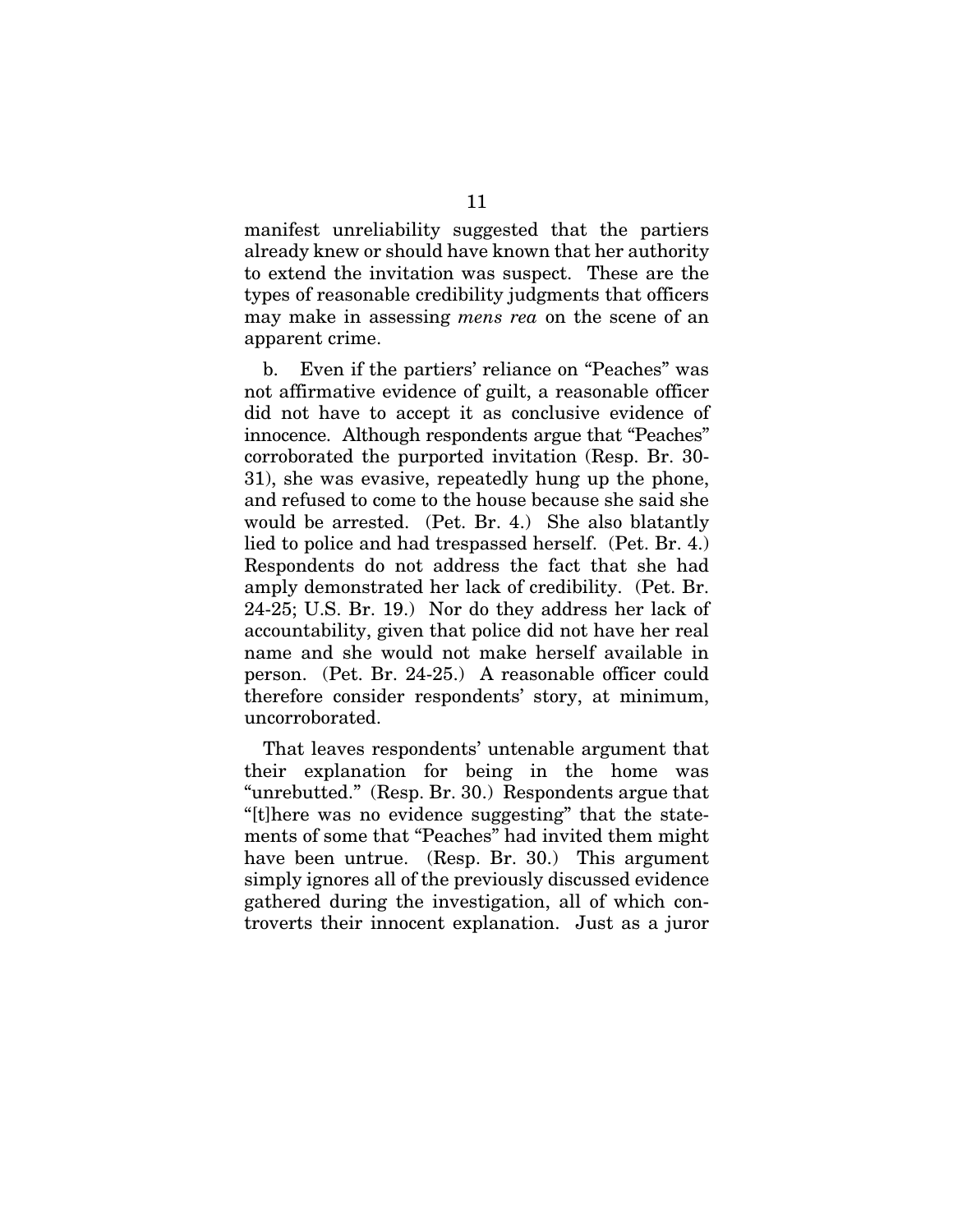would not have to credit it, neither did an on-scene police officer. (U.S. Br. 18-19.)3

Finally, respondents' argument simply does not address the question whether, even if there had been an invitation, their reliance on it was reasonable. Once again, the information known to the officers reasonably indicated otherwise: the partiers at least should have known that the homeowner had not authorized the invitation or their presence.

# B. Like the court of appeals, respondents apply a version of probable cause that is too demanding, inflexible, and impractical.

1. Respondents do not dispute that, in reaching a different conclusion on these facts, the court of appeals departed from standard Fourth Amendment principles. Specifically, they do not defend how the court required probable cause as to each element of a crime, rather than for the crime as a whole. (Pet. Br. 35; Resp. Br. 15 n.3.) Nor do they defend how the court heightened the probable-cause analysis by reasoning that a suspect's claimed excuse defeats probable cause absent "conflicting information" in the form of direct rather than circumstantial evidence of the suspect's mental state. (Pet. Br. 27-35.)

While not defending what the court of appeals did, respondents nevertheless seek to maintain a heightened standard—one that is likewise too

<sup>3</sup> Respondents again erroneously claim that petitioners propose a categorical rule: that officers *never* need credit the accounts of those on the scene. (Resp. Br. 31.) Not so. While the Fourth Amendment's reasonableness standard gives officers substantial leeway to evaluate claims of innocent mental states (Pet. Br. 27-31), whether it is reasonable to discredit such a claim depends, as always, on the totality of the circumstances.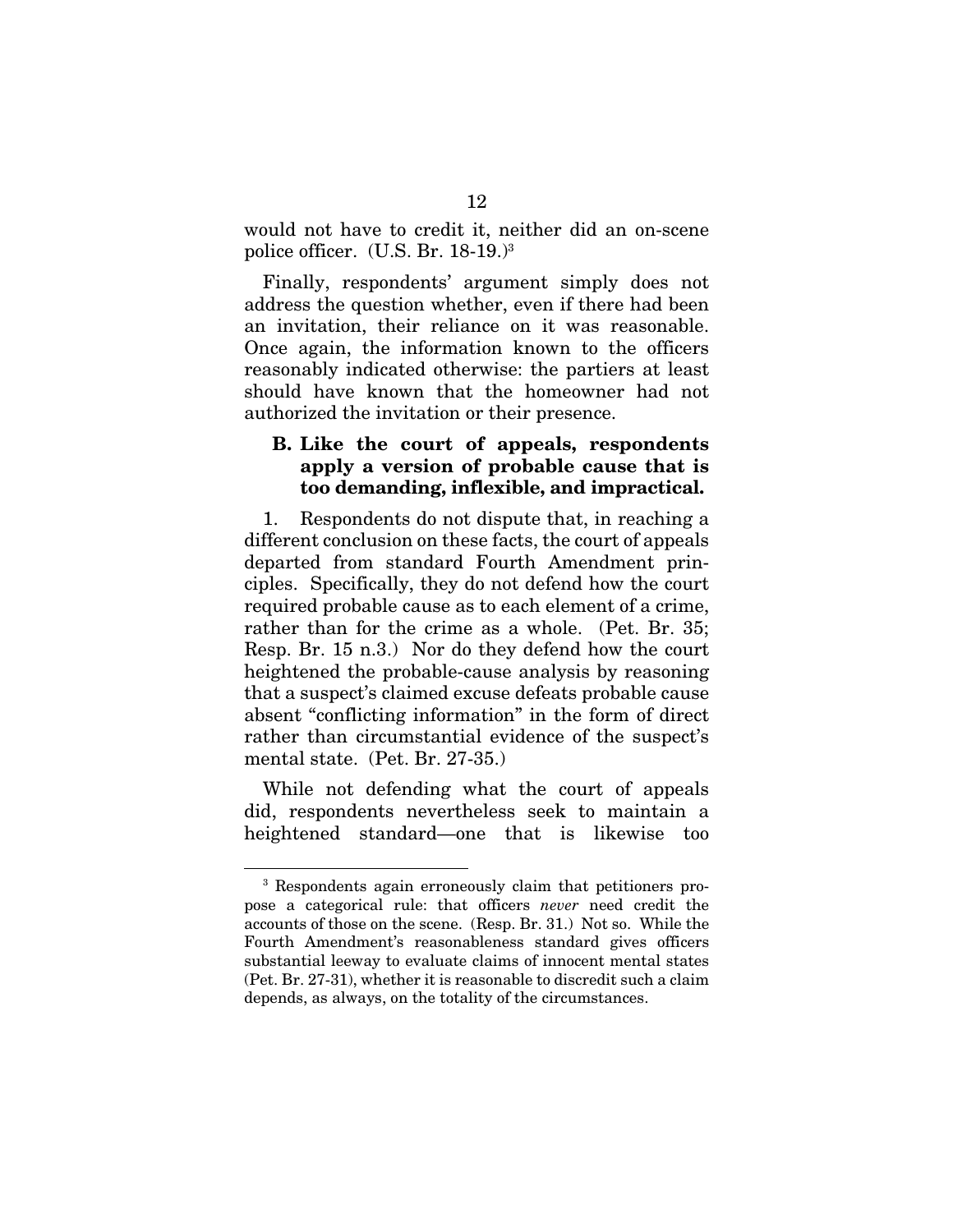demanding and unrealistic and gives undue weight to suspects' accounts. Respondents reject the circumstantial evidence of culpability in this case as "no evidence" at all. (*E.g.*, Resp. Br. 46.) Piece after piece of evidence, they insist, is not even "[p]robative." (Resp. Br. 47, 49, 51, 53.) The only explanation for this is that respondents are applying in practice a heightened probable-cause standard that they have disavowed in theory. Indeed, at points, they argue about what is needed for "criminal liability" rather than just probable cause. (*E.g.*, Resp. Br. 49.)

The flaws in respondents' analysis are apparent. After one fleeting acknowledgment of the totality-ofthe-circumstances test (Resp. Br. 11), respondents isolate each fact upon which petitioners rely to support culpability. (Resp. Br. 32-40, 46-56.) They then posit an alternative explanation for the isolated fact that is consistent with an innocent mental state. (Resp. Br. 32-40, 46-56.) Upon doing so, respondents eliminate the fact from consideration, denying it any weight in the probable-cause inquiry. (Resp. Br. 32-40, 46-56.) Under respondents' analysis, it matters not that an alternative explanation could seem implausible to a reasonable officer based on his judgment, experience, and direct observations. But even if individual facts viewed in isolation might seem ambiguous, in combination—that is, in the totality of the circumstances—they can paint a clear enough picture for probable cause. *Pringle*, 540 U.S. at 372 n.2.

This is not a case where, as respondents suggest, the officers "close[d] their eyes" or ears to the partiers' explanation for their presence and then arrested indiscriminately. (Resp. Br. 32.) To the contrary, the officers investigated the partiers' explanation, but received incomplete and inconsistent accounts of who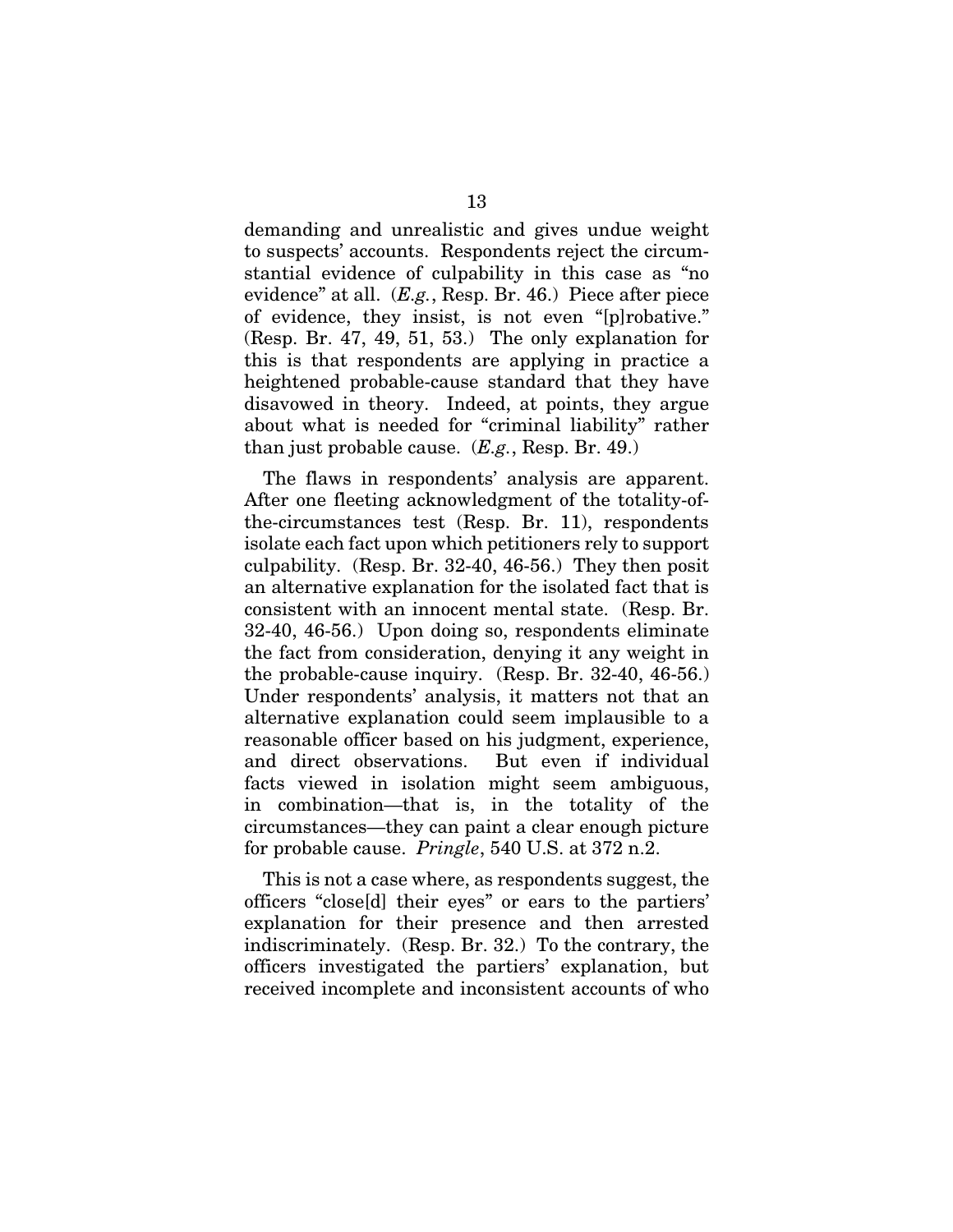had permitted them to be there. (Pet. Br. 4.) When eventually some told of "Peaches," officers called her and called her back even after she repeatedly hung up on them and refused to return to the house. (Pet. Br. 4.) Following up on those conversations, officers spoke to Mr. Hughes, the homeowner, as well. (Pet. Br. 4-5.) Taking the partiers' explanation into consideration along with the other facts casting doubt on its veracity and reasonableness, an objectively reasonable officer was entitled to discredit the explanation.

2. Although this Court need not analyze District of Columbia Court of Appeals precedent to resolve this case, respondents repeat the error of the court below in expecting officers to have parsed that precedent closely to divine that the putative *mens rea* element of the offense was an element at all. On-scene officers are not lawyers, and should not be treated as such.

As previously explained (Pet. Br. 36-40), a prudent officer could have believed that respondents' explanation of invitation went only to an affirmative defense.<sup>4</sup> Respondents generally fail to address the petitioners' discussion of the case law that would have supported this belief (Pet. Br. 36-38), and instead rely on *Ortberg v*. *United States*, 81 A.3d 303 (D.C. 2013), a decision that was issued years *after* the arrests and recognized

<sup>4</sup> This question was presented and decided below (C.A. Appellants' Br. 20-25; Pet. App. 10a-11a) and is fairly included in the probable-cause and qualified-immunity questions presented to this Court as a "predicate to an intelligent resolution" of both, since both analyses depend on the elements of the crime. *Ohio v. Robinette*, 519 U.S. 33, 38 (1996); *see* Sup. Ct. R. 14.1. Moreover, because this Court is the ultimate interpreter of District law, *Pernell v. Southall Realty*, 416 U.S. 363, 368 (1974), it owes no deference to the District of Columbia Circuit (*contra* Resp. Br. 20).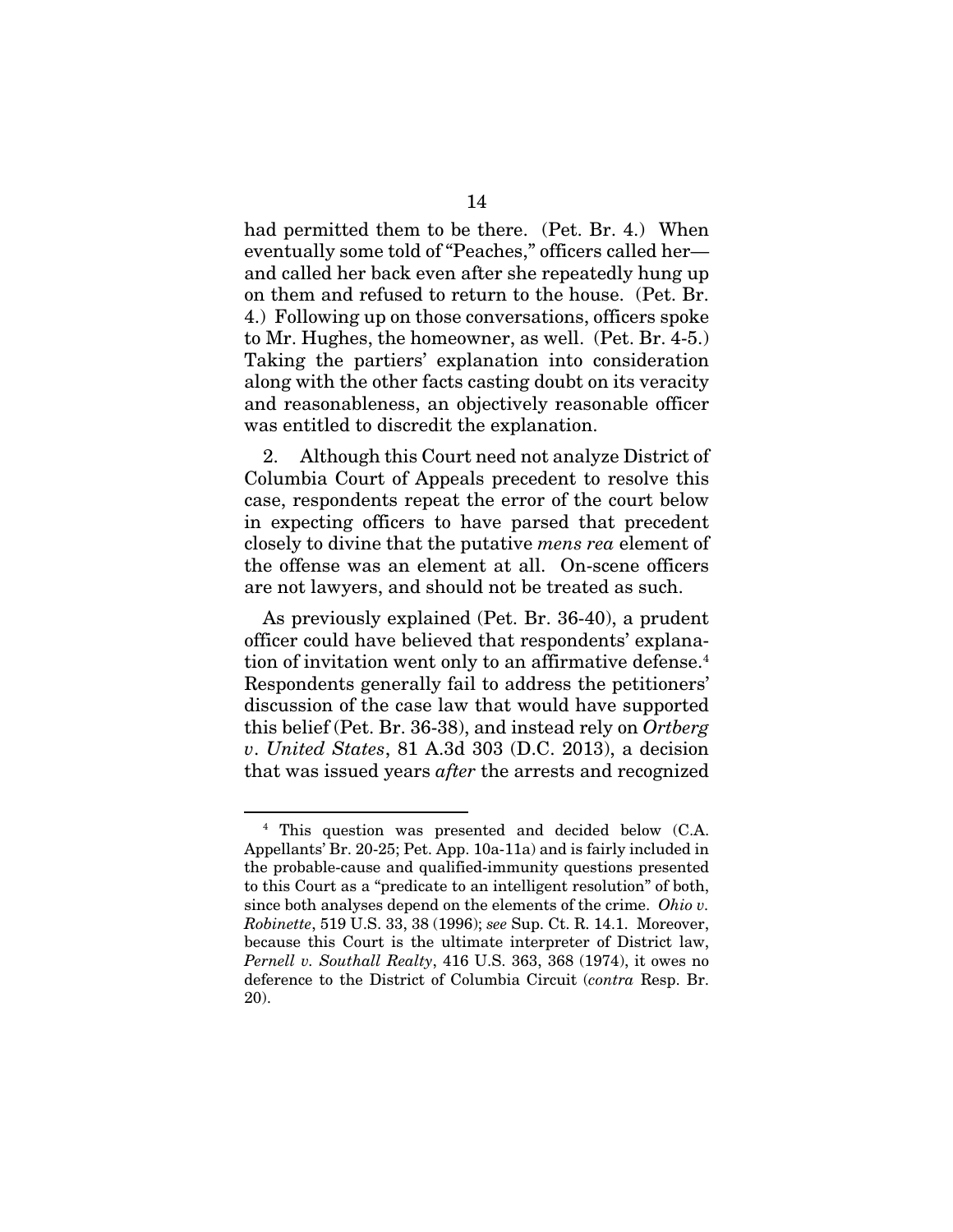that earlier case law about the culpable mental state "lacked some precision," *id.* at 307. A reasonable officer did not have to predict the analysis in *Ortberg* or the different but no less intricate analysis respondents now propose. (Resp. Br. 17-23.)

Moreover, respondents' argument fails on its own terms. They equate the *mens rea* requirement in *Ortberg* with the pre-existing requirement that the entry be against the owner's "expressed will, that is, after warning to keep off." *McGloin v. United States*, 232 A.2d 90, 91 (D.C. 1967). But the two are quite different. Whether a homeowner has posted a "no trespassing" sign is an entirely distinct question from whether an apparent trespasser actually and reasonably relied on a third-party invitation. It does not appear that the expressed-will requirement even applied to private homes, as opposed to restricted areas of public buildings. *See id.* ("[S]urely no one would contend that one may lawfully enter a private dwelling house simply because there is no sign or warning forbidding entry."). Nothing about the expressed-will requirement resolves whether the claim of invitation here went to an element rather than an affirmative defense.

## C. It is too late for respondents to dispute previously undisputed facts.

In their brief on the merits, respondents raise entirely new arguments to dispute some (but not all) of the facts underlying their arrests. (Resp. Br. 27-30.) This effort comes far too late. The petition for writ of certiorari stated these facts, including in the questions presented, and respondents' brief in opposition did not dispute any of them. (*Cf.* Br. in Opp. 20-22, 31 n.3 (disputing other factual assertions).) Nor were these supposed disputes raised below when petitioners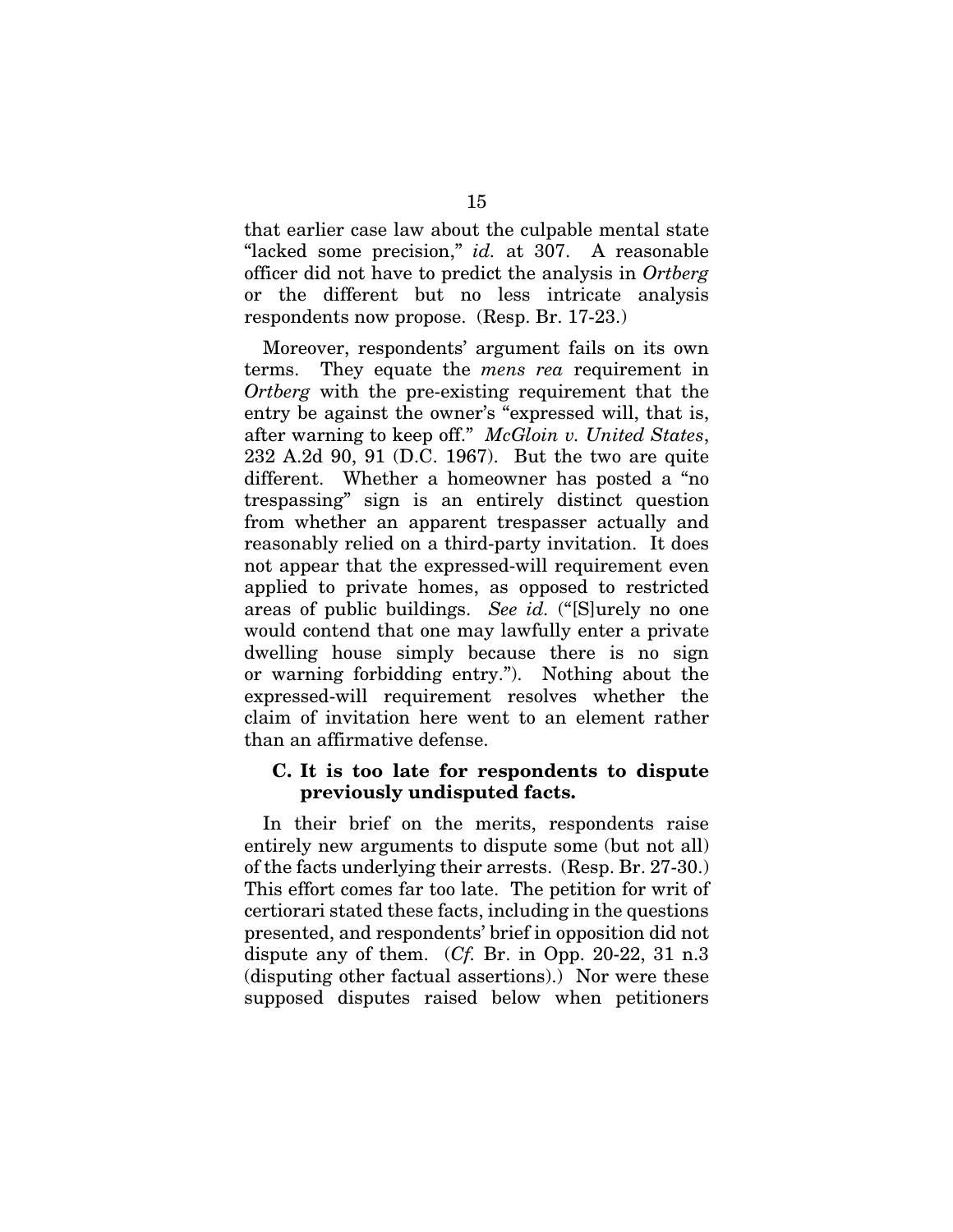relied upon the same facts to argue for summary judgment in their favor. Following its standard practice, this Court should treat these facts as established.

1. Most notably, respondents newly contest the fact that "Peaches" lacked permission from the homeowner, Mr. Hughes, to invite them. They dispute both that he told an officer that their entry was unauthorized and that "Peaches" admitted to another officer that she lacked authority over the home. (Resp. Br. i, 28-30.) They thus seek, *sub silentio*, to transform this case from one about *mens rea* into one in which the *actus reus* itself is in doubt.

The questions accepted for review, however, specifically include the underlying fact that "the owner . . . inform[ed] police that he ha[d] not authorized entry." (Pet. i.) Indeed, respondents included that fact in their own questions presented and began their brief in opposition by explaining that "[t]his case presents the question whether officers lack probable cause to arrest," where "the police discover that the [alleged invitor] did not in fact possess lawful authority to extend the invitation." (Br. in Opp. i, 1.) Reversing course, respondents now seek to change the terms on which this Court chose to grant review by disputing a fact stated in the questions presented. This they cannot do. *Perez v. Mortg. Bankers Ass'n*, 135 S. Ct. 1199, 1210 (2015); Sup. Ct. R. 15.2; *see also Carcieri v. Salazar*, 555 U.S. 379, 395-96 (2009) (brief in opposition's failure to contest factual assertion in petition "alone is reason to accept this as fact for purposes of [this Court's] decision").

What is more, in the proceedings below, respondents never disputed that "Peaches" lacked authority, thereby forfeiting the issue. *See OBB Personenverkehr*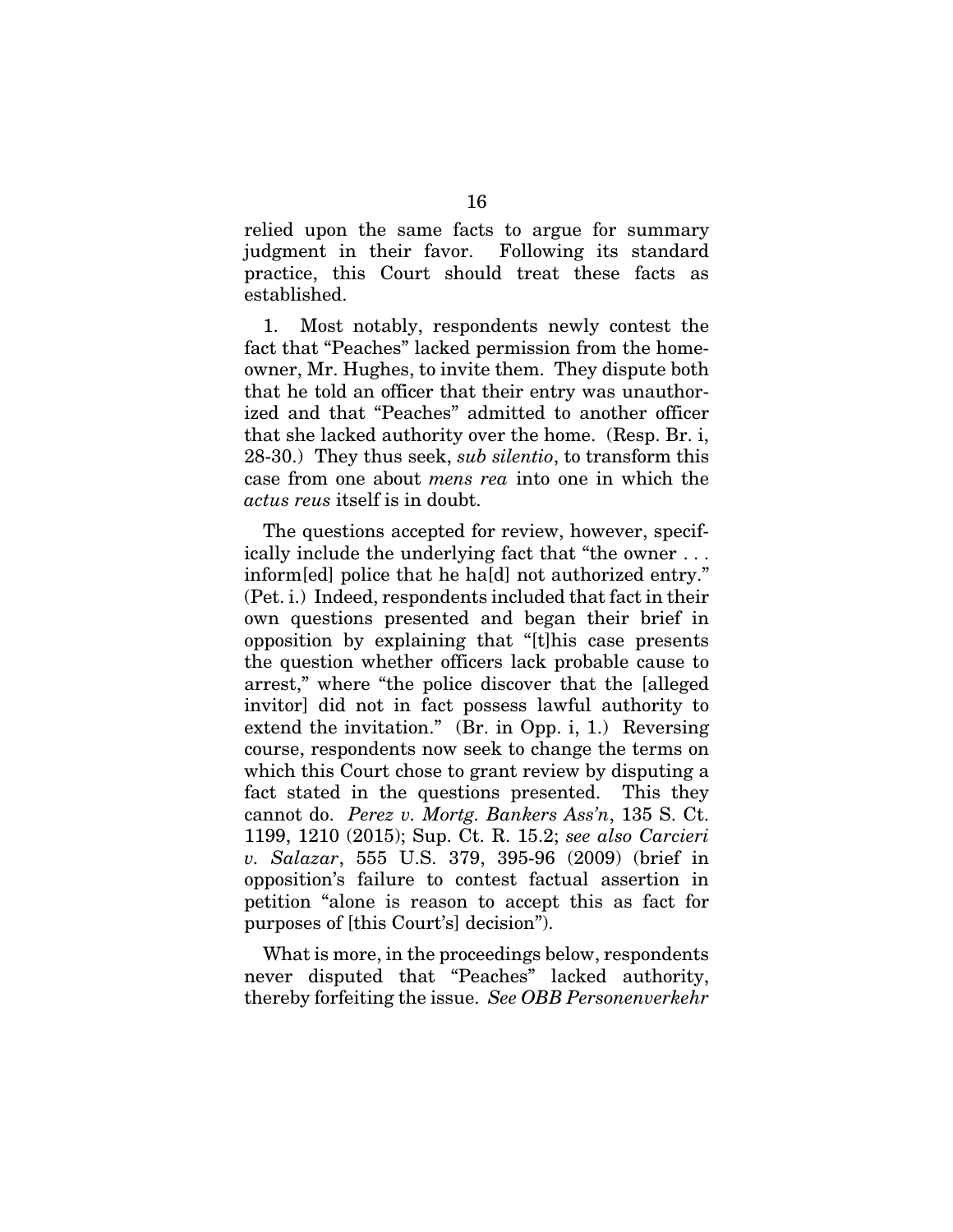*AG v. Sachs*, 136 S. Ct. 390, 397-98 (2015). Indeed, respondents agreed with the district court that "the overall facts were generally undisputed" and quoted with approval that court's statement that the homeowner told an officer both that "['Peaches'] did not have a lease for the property and that [respondents] did not have his permission to be in the house." (C.A. Appellees' Br. 3; *accord* C.A. Oral Arg. Recording 12:47 to 13:00, 20:20 to 20:32 (confirming that Mr. Hughes "had not given permission").) Respondents understandably accepted this fact, having presented no evidence—such as any testimony from "Peaches" or Mr. Hughes—to dispute it.5

Given this previously undisputed fact, no more is necessary to justify judgment for petitioners. With the fact that the partiers lacked authority and the other facts respondents do not dispute even now—most notably the state of the house, the nature of the party, and the absence of any host at the scene—the officers had sufficient reason to believe that the partiers knew or should have known they had no right to be there. (*See supra* at 3-7.) Regardless of respondents' remaining attempts to now throw other facts into dispute, judgment for petitioners is warranted.

<sup>5</sup> Respondents' decision not to dispute this fact earlier is understandable, given that two different officers—one who spoke with both Mr. Hughes and "Peaches," and one with "Peaches" corroborated each other (J.A. 53-54, 99-100, 165-66); other officers confirmed hearing contemporaneously about those conversations (J.A. 53-54, 131-32); and "Peaches," evincing consciousness of guilt, was evasive and refused to return to the home (J.A. 53-54, 165). Similarly, the weaknesses in respondents' newfound claims of other disputes of fact may help explain why these claims were not raised below.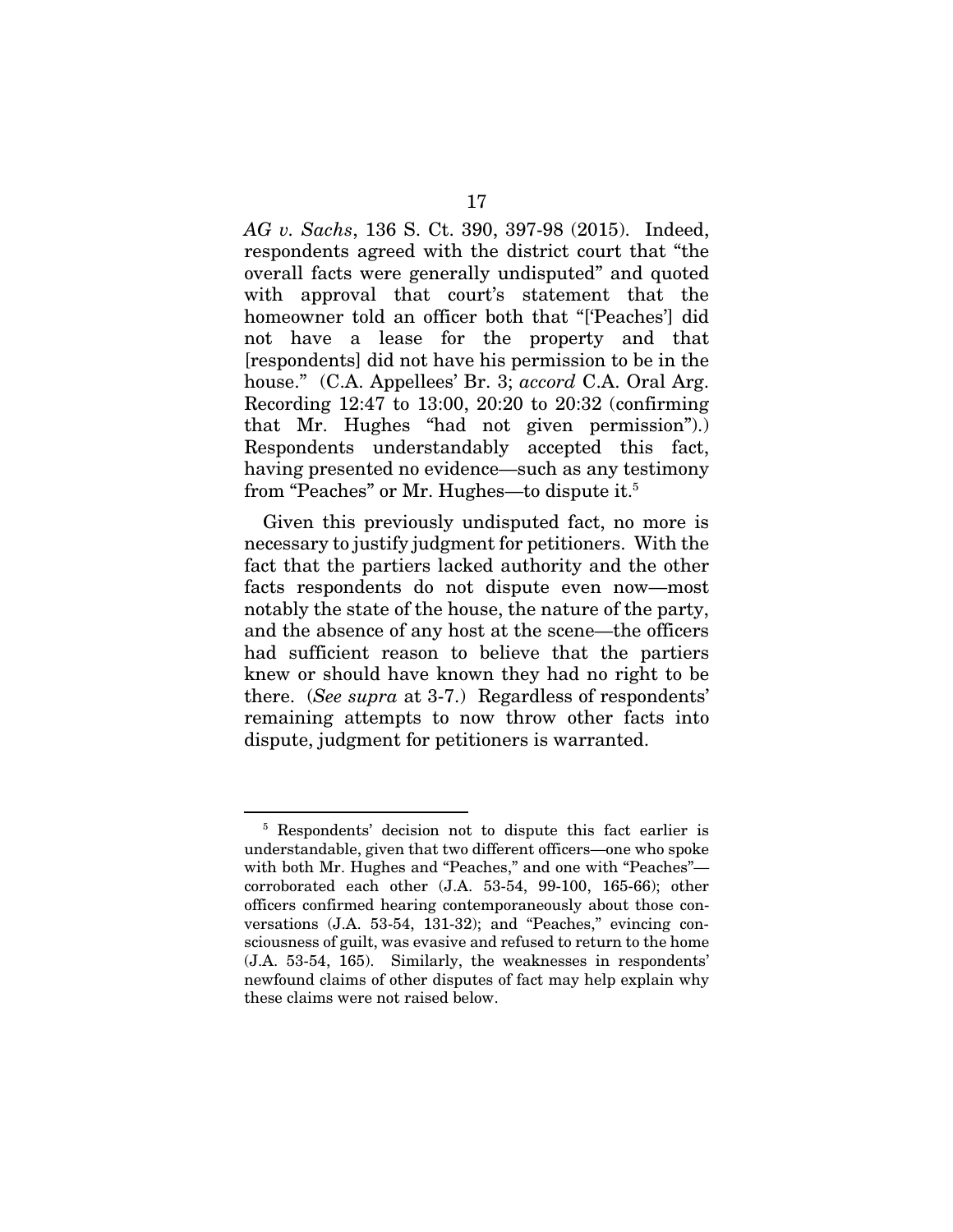2. In any event, the other new disputes are also waived or forfeited. First, it is too late for respondents to contest "whether anyone fled or hid from the police." (Resp. Br. 28.) The petition asserted that when "uniformed officers knocked and entered, the people inside scattered into other rooms" and that officers later found "a man hiding in a closet." (Pet. 3, 17.) Opposing the petition, respondents took no issue with this, even agreeing: "The evidence is that when an individual opened the door [for the police], one officer 'could see people in the house scattering into different rooms.'" (Br. in Opp. 23.) So too in the court of appeals, petitioners relied upon this evidence to support their entitlement to summary judgment (C.A. Appellants' Br. 29), without any dispute in respondents' brief. And in the district court, respondents themselves raised on summary judgment the evidence that partiers scattered upon police entry. (J.A. 190.) This fact is established.

Second, while respondents now dispute whether officers smelled marijuana in the home (Resp. Br. 28), they never disputed it previously. The petition so stated without challenge in respondents' opposition. (Pet. 3.) This fact was also presented to the courts below without dispute. (C.A. Appellants' Br. 7-8, 30; J.A. 192.)

And third, it is too late for respondents to dispute receipt of the concerned neighbors' "tip" that the house was supposed to be vacant. (Resp. Br. 27.) The petition described a complaint to police about a loud party and possible illegal activities in a house that had been vacant for several months. (Pet. 3.) The brief in opposition did not dispute this fact. So too below, petitioners asserted that a "neighbor had complained to police about a large, loud party in a house that was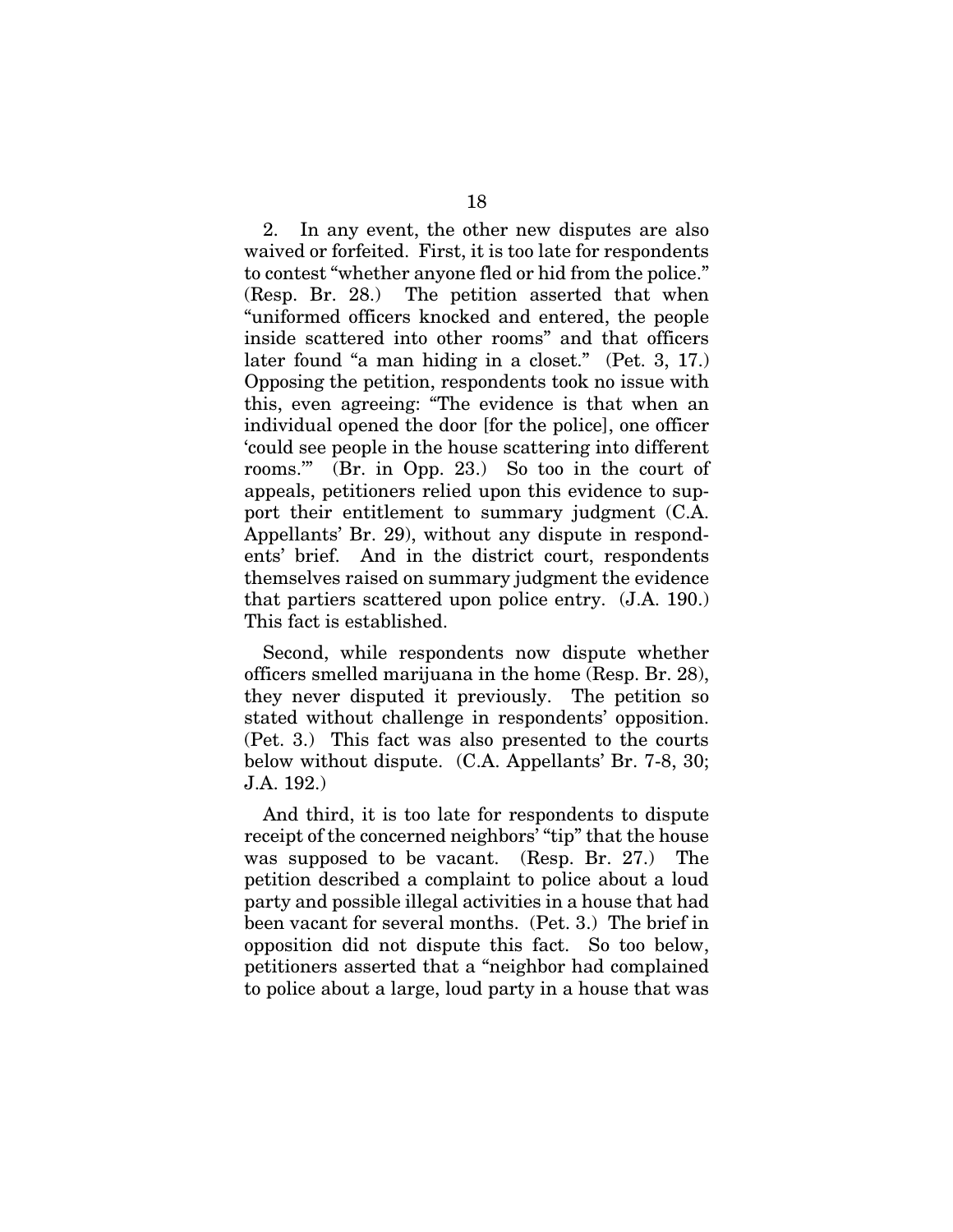supposed to be vacant," without any objection that the police may never have received such a tip. (C.A. Appellants' Br.  $4.$ <sup>6</sup>

3. The time for respondents to argue about genuine disputes of fact has long passed. Reaching such disputes now would unfairly prejudice petitioners. In particular, petitioners could have presented additional evidence in the district court to overcome respondents' arguments if they had been timely made, because they are not based on respondents' own affirmative evidence. Even on the existing record, petitioners could have refuted the multiple arguments that respondents now make as to each of the several facts at issue and disproved any genuine dispute, especially given that the arguments are questionable at best.

The Court should decide this case as it was presented at the certiorari stage and below, and hold that petitioners had probable cause as a matter of law based on the established historical facts.

# II. Alternatively, The Officers Are Entitled To Qualified Immunity.

Even if probable cause were lacking, qualified immunity applies here. A "reasonable officer could have believed [the arrests] to be lawful, in light of clearly established law and the information . . . officers possessed." *Hunter v. Bryant*, 502 U.S. 224, 227 (1991) (per curiam). Whether the law is clearly established must be considered "in light of the specific context of the case," and under existing precedent the

<sup>6</sup> While respondents objected below based on hearsay, the petitioner officers, who learned of the tip from other officers, were permitted to rely upon it. *See White v. Pauly*, 137 S. Ct. 548, 552 (2017) (per curiam).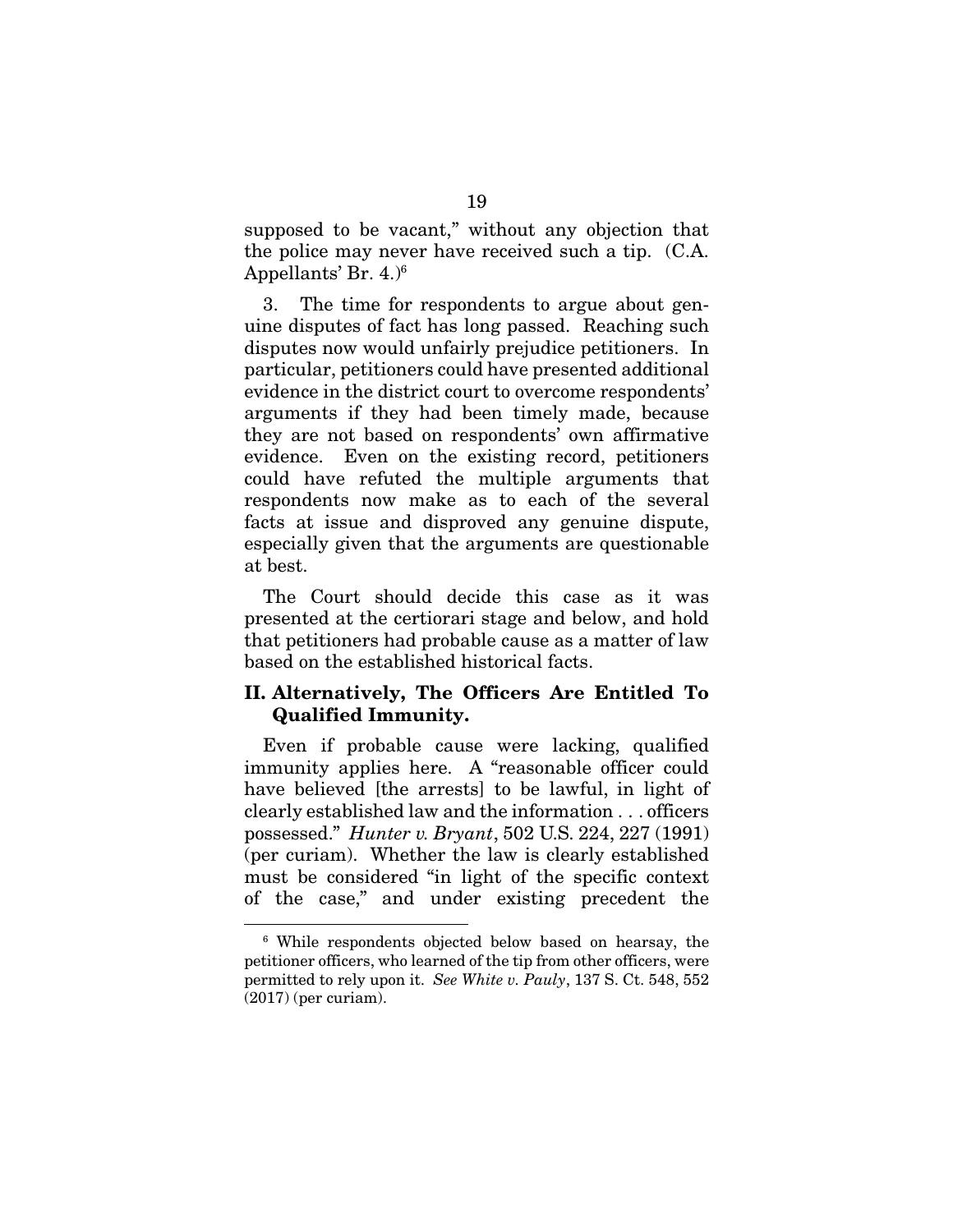constitutional question must be "beyond debate." *Mullenix v. Luna*, 136 S. Ct. 305, 308 (2015). At base, qualified immunity protects "all but the plainly incompetent or those who knowingly violate the law." *Ziglar v. Abbasi*, 137 S. Ct. 1843, 1867 (2017). Any mistake about the existence of probable cause here was a reasonable one, and exactly the type of mistake for which qualified immunity provides protection.<sup>7</sup>

Seeking only to survive summary judgment against them on this issue, respondents rely on their new attempts to dispute the facts. As discussed, these arguments have been waived or forfeited. (*See supra* at 15-19.) It would be particularly inappropriate to reach these arguments here because a ruling on qualified immunity "should be made early in the proceedings so that the costs and expenses of trial are avoided where the defense is dispositive." *Saucier v. Katz*, 533 U.S. 194, 200 (2001); *see White v. Pauly*, 137 S. Ct. 548, 551 (2017) (per curiam).

In any event, even if *all* of the disputes respondents newly raise had merit, the officers would still be entitled to qualified immunity as a matter of law for two reasons. First, it was unclear at the time that the putative *mens rea* element was an element at all, rather than an affirmative defense. (*See supra* at 14-15.) But second, even if this had been clearly established, respondents concede that only "some evidence" of *mens rea* was necessary. (Resp. Br. 15 n.3.) Even under their cramped view of the historical facts

<sup>7</sup> A finding of qualified immunity would similarly entitle petitioners to a privilege against the common-law claims, and so independently justify entry of judgment for petitioners on all claims. (Pet. Br. 42  $\&$  n.4.) Respondents do not dispute that, if the privilege applies, it defeats all of the common-law claims at issue.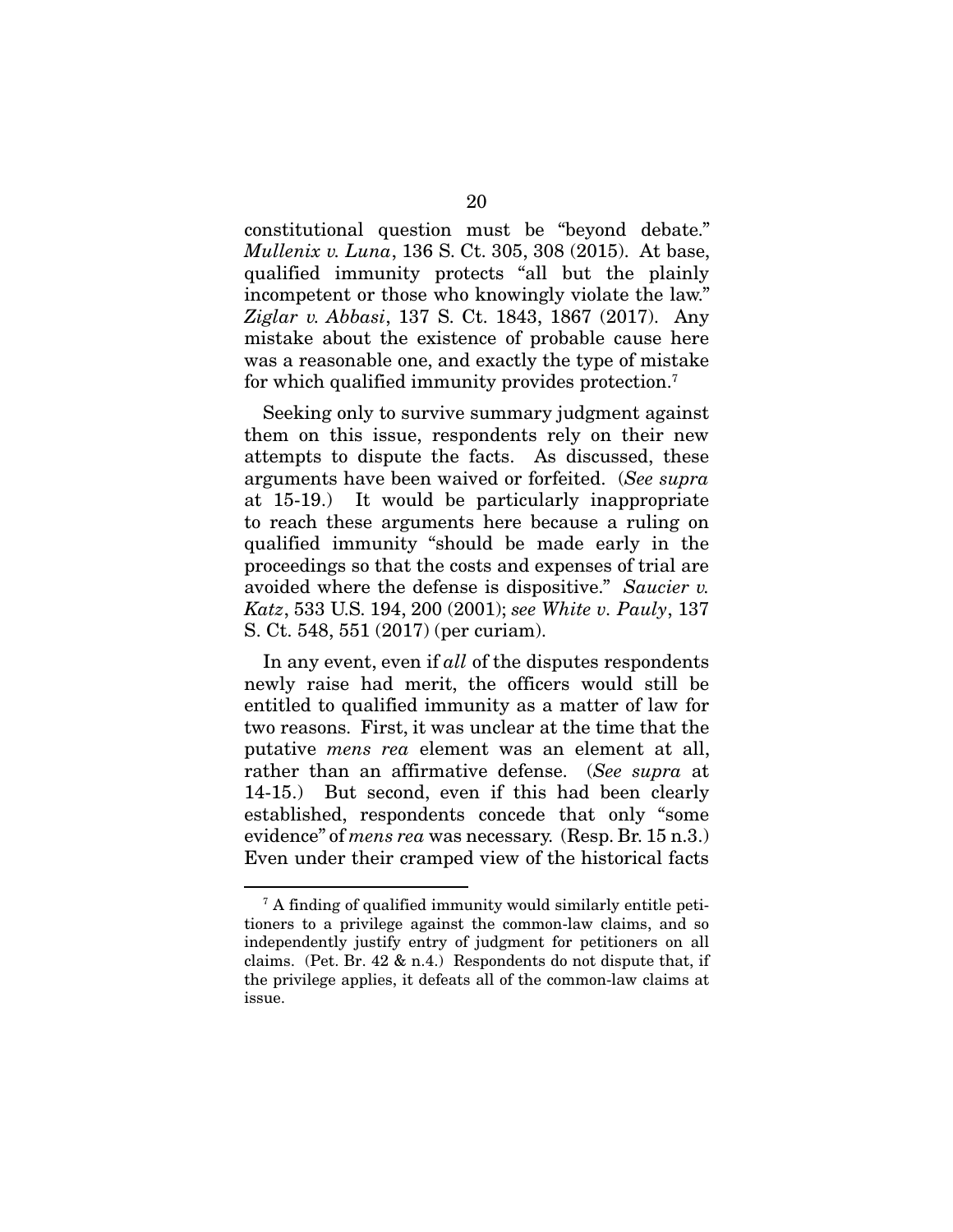(Resp. Br. 2-3), there was at least *some* evidence of *mens rea* given the essentially unfurnished nature of the house, the activities at the party, and the absence of any homeowner or renter from the scene. The officers' entitlement to qualified immunity becomes even clearer when considering the other facts established below without objection from respondents. (Pet. Br. 43-47; U.S. Br. 24-29.)8

Against this, respondents distort petitioners' arguments. Petitioners are not contending that, for the law to be clearly established, there must always be "an existing case identical in its minute particulars." (Resp. Br. 42.) But this is far from the obvious case in which general Fourth Amendment principles would suffice to deny qualified immunity. (Pet. Br. 47-48 (citing cases).) Those principles failed to give the onscene officers fair notice that the particular facts here did not provide probable cause to arrest. Such notice would have required, at minimum, some precedent finding a Fourth Amendment violation by "an officer acting under similar circumstances." *White*, 137 S. Ct. at 552. Respondents point to no such case. In fact, they embrace the ample case law that *supported* the lawfulness of the arrests. (Resp. Br. 42-45.)

Perhaps most revealing, respondents do not even acknowledge that four judges of the District of Columbia Circuit determined that there was probable

<sup>8</sup> Respondents do not dispute that Officers Parker and Campanale had the same material information upon which petitioners rely for probable cause. (Pet. Br. 44.) But respondents fail to appreciate that an additional factor supporting qualified immunity is these officers' reliance on their on-scene supervisor's decision to arrest. It was reasonable for them to trust their superior's judgment under these circumstances. (Pet. Br. 49.)